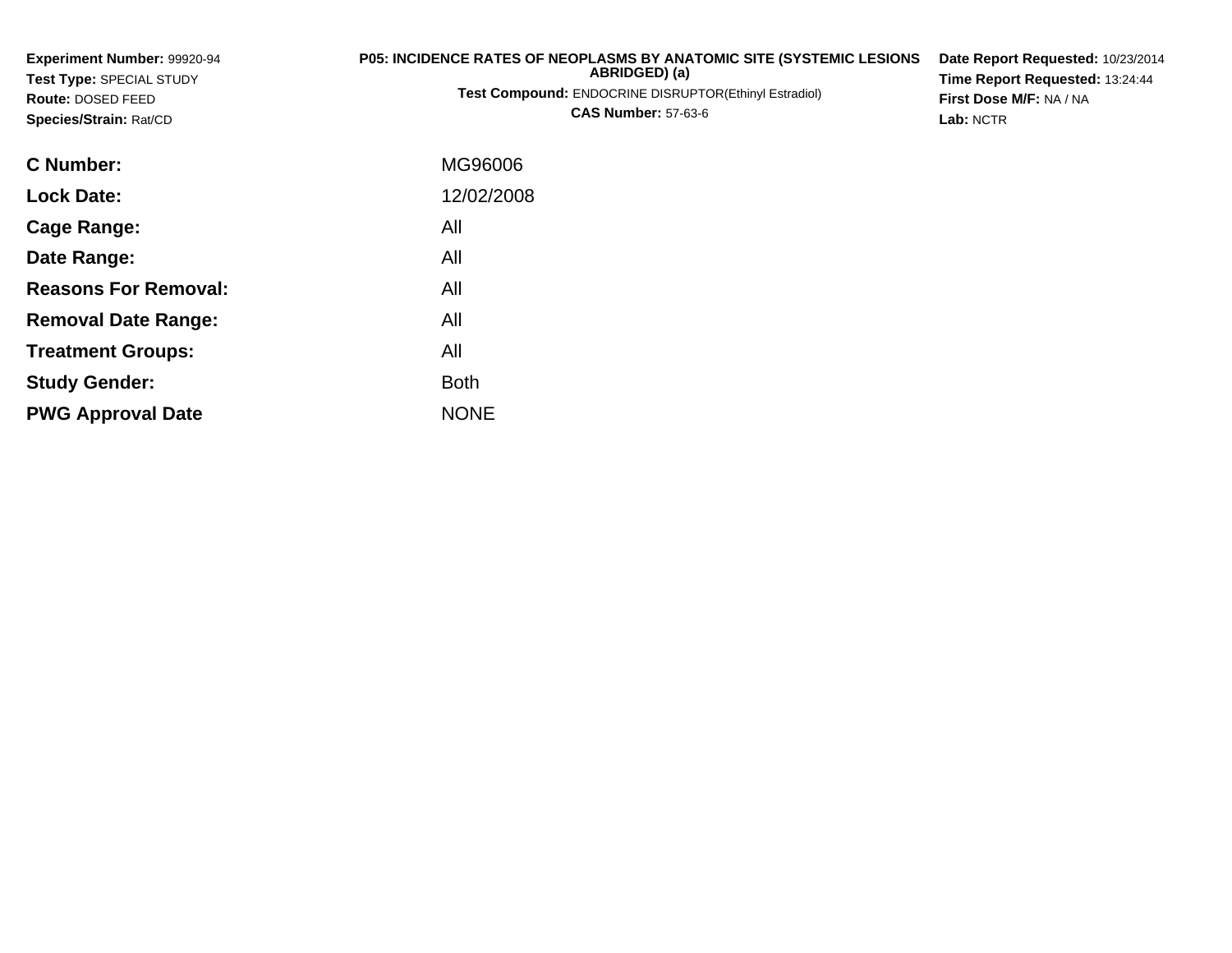**Experiment Number:** 99920-94**Test Type:** SPECIAL STUDY

## **Route:** DOSED FEED

**Species/Strain:** Rat/CD

# **P05: INCIDENCE RATES OF NEOPLASMS BY ANATOMIC SITE (SYSTEMIC LESIONS ABRIDGED) (a)**

**Test Compound:** ENDOCRINE DISRUPTOR(Ethinyl Estradiol)

**CAS Number:** 57-63-6

**Date Report Requested:** 10/23/2014**Time Report Requested:** 13:24:44**First Dose M/F:** NA / NA**Lab:** NCTR

| <b>CD Rat MALE</b>                      | <b>OPPB</b><br>F <sub>1</sub> | 2PPB<br>F <sub>1</sub> | 10PPB<br>F <sub>1</sub> | F <sub>1</sub><br>50PPB | <b>F1/2PPB TO CTL</b> | <b>F1/10PPB TO CTL</b>  |
|-----------------------------------------|-------------------------------|------------------------|-------------------------|-------------------------|-----------------------|-------------------------|
| <b>Disposition Summary</b>              |                               |                        |                         |                         |                       |                         |
| <b>Animals Initially In Study</b>       | 51                            | 50                     | 50                      | 50                      | 50                    | 50                      |
| <b>Early Deaths</b>                     |                               |                        |                         |                         |                       |                         |
| <b>Moribund Sacrifice</b>               | 9                             | 13                     | 17                      | 12                      | 15                    | $\overline{\mathbf{r}}$ |
| <b>Natural Death</b>                    | $\overline{7}$                | 6                      | $\mathbf{3}$            | 4                       | 4                     | 10                      |
| <b>Survivors</b>                        |                               |                        |                         |                         |                       |                         |
| <b>Moribund Sacrifice</b>               |                               |                        |                         | $\mathbf{2}$            |                       |                         |
| <b>Natural Death</b>                    | 1                             |                        |                         |                         |                       |                         |
| <b>Terminal Sacrifice</b>               | 34                            | 31                     | 30                      | 32                      | 31                    | 33                      |
| <b>Animals Examined Microscopically</b> | 51                            | 50                     | 50                      | 50                      | 50                    | 50                      |
| <b>ALIMENTARY SYSTEM</b>                |                               |                        |                         |                         |                       |                         |
| Esophagus                               | (51)                          | (50)                   | (50)                    | (50)                    | (50)                  | (49)                    |
| Intestine Large, Cecum                  | (44)                          | (45)                   | (47)                    | (46)                    | (48)                  | (43)                    |
| Intestine Large, Colon                  | (45)                          | (47)                   | (48)                    | (47)                    | (49)                  | (43)                    |
| Intestine Large, Rectum                 | (45)                          | (45)                   | (47)                    | (46)                    | (49)                  | (42)                    |
| Intestine Small, Duodenum               | (44)                          | (45)                   | (48)                    | (47)                    | (49)                  | (42)                    |
| Adenocarcinoma                          | 1(2%)                         |                        |                         |                         | 2(4%)                 |                         |
| Intestine Small, Ileum                  | (43)                          | (45)                   | (47)                    | (46)                    | (48)                  | (41)                    |
| Adenocarcinoma                          |                               |                        | 1(2%)                   |                         |                       |                         |
| Intestine Small, Jejunum                | (43)                          | (45)                   | (46)                    | (46)                    | (48)                  | (41)                    |
| Adenocarcinoma                          |                               |                        |                         |                         |                       |                         |
| Sarcoma                                 |                               | 1(2%)                  |                         |                         |                       |                         |
| Liver                                   | (49)                          | (49)                   | (50)                    | (49)                    | (50)                  | (48)                    |
| Cholangiocarcinoma                      |                               |                        | 1(2%)                   |                         | 1(2%)                 |                         |
| Hepatocellular Adenoma                  |                               | 3(6%)                  | 1(2%)                   |                         |                       |                         |
| Hepatocellular Carcinoma                |                               |                        |                         | 1(2%)                   |                       | 1(2%)                   |
| Mesentery                               | (1)                           | (1)                    | (2)                     | (1)                     | (1)                   | (2)                     |

a - Number of animals examined microscopically at site and number of animals with lesion

b - Primary tumors: all tumors except metastatic tumors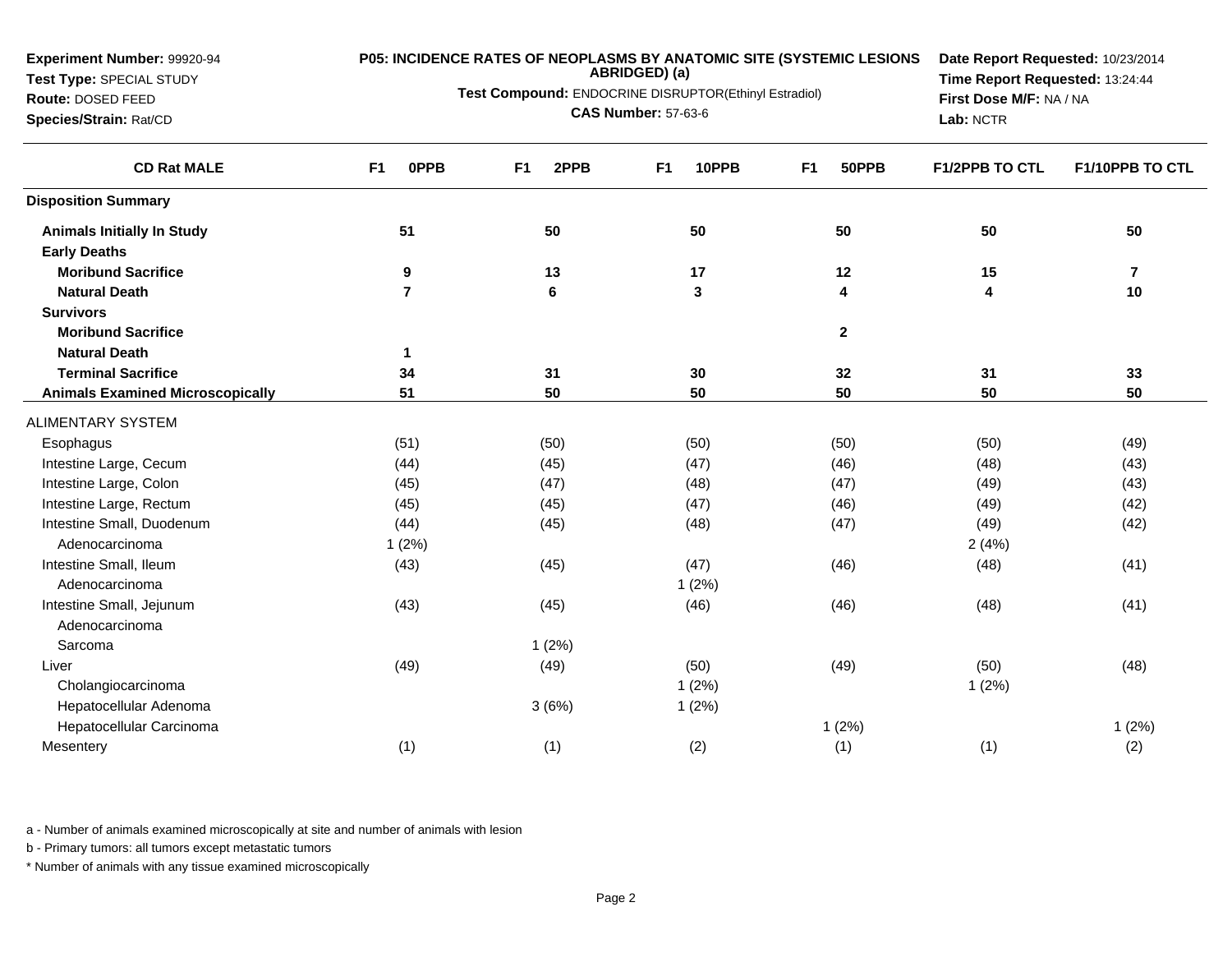**Test Type:** SPECIAL STUDY

### **Route:** DOSED FEED

**Species/Strain:** Rat/CD

# **P05: INCIDENCE RATES OF NEOPLASMS BY ANATOMIC SITE (SYSTEMIC LESIONS ABRIDGED) (a)**

**Test Compound:** ENDOCRINE DISRUPTOR(Ethinyl Estradiol)

**CAS Number:** 57-63-6

**Date Report Requested:** 10/23/2014**Time Report Requested:** 13:24:44**First Dose M/F:** NA / NA**Lab:** NCTR

| <b>CD Rat MALE</b>                               | 0PPB<br>F <sub>1</sub> | 2PPB<br>F <sub>1</sub> | 10PPB<br>F <sub>1</sub> | F <sub>1</sub><br>50PPB | <b>F1/2PPB TO CTL</b> | F1/10PPB TO CTL |
|--------------------------------------------------|------------------------|------------------------|-------------------------|-------------------------|-----------------------|-----------------|
| Carcinoma, Metastatic, Uncertain Primary<br>Site |                        |                        |                         |                         |                       | 1(50%)          |
| Oral Mucosa                                      | (3)                    | (2)                    | (4)                     | (9)                     | (5)                   | (1)             |
| Sarcoma                                          |                        | 1(50%)                 |                         |                         |                       |                 |
| Squamous Cell Carcinoma                          | $3(100\%)$             |                        | 4 (100%)                | 7 (78%)                 | 3(60%)                |                 |
| Pancreas                                         | (46)                   | (48)                   | (48)                    | (48)                    | (49)                  | (47)            |
| <b>Salivary Glands</b>                           | (48)                   | (50)                   | (49)                    | (50)                    | (50)                  | (48)            |
| Stomach, Forestomach                             | (47)                   | (48)                   | (49)                    | (48)                    | (50)                  | (46)            |
| Squamous Cell Papilloma                          | 1(2%)                  |                        |                         |                         |                       |                 |
| Stomach, Glandular                               | (45)                   | (47)                   | (48)                    | (46)                    | (50)                  | (45)            |
| Adenoma                                          |                        |                        |                         |                         | 1(2%)                 |                 |
| Tongue                                           | (0)                    | (0)                    | (0)                     | (0)                     | (0)                   | (0)             |
| CARDIOVASCULAR SYSTEM                            |                        |                        |                         |                         |                       |                 |
| <b>Blood Vessel</b>                              | (51)                   | (50)                   | (50)                    | (50)                    | (50)                  | (50)            |
| Heart                                            | (51)                   | (50)                   | (50)                    | (50)                    | (50)                  | (48)            |
| Endocardium, Schwannoma Malignant                | 1(2%)                  | 2(4%)                  |                         |                         |                       |                 |
| Schwannoma Benign                                |                        |                        |                         | 1(2%)                   |                       |                 |
| <b>ENDOCRINE SYSTEM</b>                          |                        |                        |                         |                         |                       |                 |
| <b>Adrenal Cortex</b>                            | (47)                   | (50)                   | (50)                    | (50)                    | (49)                  | (45)            |
| Adenoma                                          | 2(4%)                  | 1(2%)                  | 2(4%)                   | 1(2%)                   |                       | 1(2%)           |
| Carcinoma                                        |                        |                        | 2(4%)                   |                         |                       |                 |
| Adrenal Medulla                                  | (46)                   | (48)                   | (49)                    | (49)                    | (49)                  | (45)            |
| Bilateral, Pheochromocytoma Benign               |                        |                        |                         |                         | 1(2%)                 |                 |
| Pheochromocytoma Benign                          | 2(4%)                  | 2(4%)                  | 4(8%)                   | 1(2%)                   | 3(6%)                 | 1(2%)           |
| Pheochromocytoma Complex                         | 1(2%)                  | 1(2%)                  | 1(2%)                   |                         |                       |                 |
| Pheochromocytoma Malignant                       | 1(2%)                  | 1(2%)                  | 2(4%)                   |                         |                       |                 |
| Islets, Pancreatic                               | (46)                   | (48)                   | (49)                    | (49)                    | (49)                  | (47)            |
| Adenoma                                          |                        |                        |                         | 2(4%)                   |                       | 2(4%)           |
|                                                  |                        |                        |                         |                         |                       |                 |

a - Number of animals examined microscopically at site and number of animals with lesion

b - Primary tumors: all tumors except metastatic tumors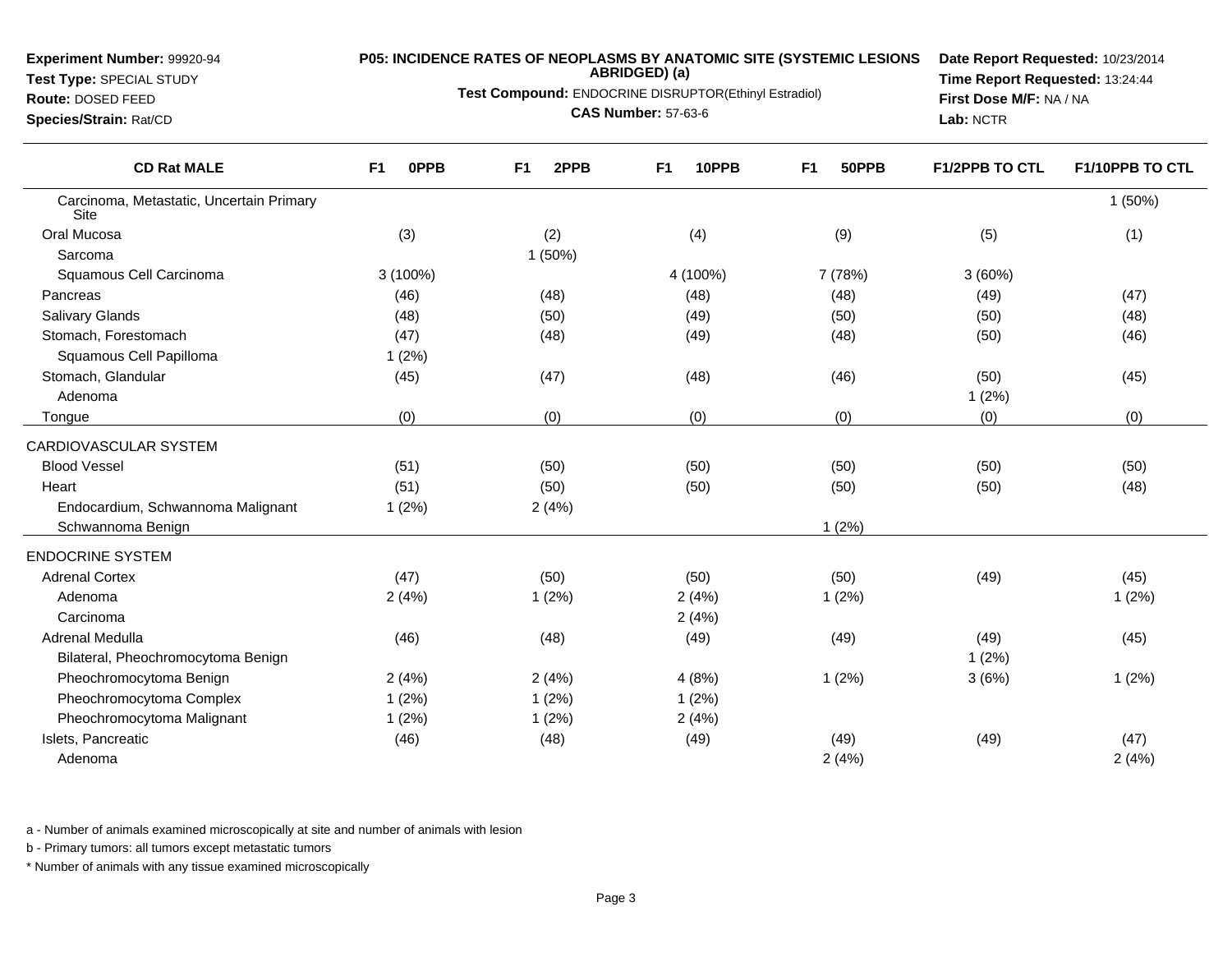**Experiment Number:** 99920-94**Test Type:** SPECIAL STUDY

**Route:** DOSED FEED

**Species/Strain:** Rat/CD

# **P05: INCIDENCE RATES OF NEOPLASMS BY ANATOMIC SITE (SYSTEMIC LESIONS ABRIDGED) (a)**

**Test Compound:** ENDOCRINE DISRUPTOR(Ethinyl Estradiol)

**CAS Number:** 57-63-6

**Date Report Requested:** 10/23/2014**Time Report Requested:** 13:24:44**First Dose M/F:** NA / NA**Lab:** NCTR

| <b>CD Rat MALE</b>                                      | F <sub>1</sub><br><b>OPPB</b> | F <sub>1</sub><br>2PPB | F <sub>1</sub><br>10PPB | F <sub>1</sub><br>50PPB | <b>F1/2PPB TO CTL</b> | F1/10PPB TO CTL |
|---------------------------------------------------------|-------------------------------|------------------------|-------------------------|-------------------------|-----------------------|-----------------|
| Parathyroid Gland                                       | (49)                          | (46)                   | (46)                    | (46)                    | (50)                  | (44)            |
| Adenoma                                                 | 4(8%)                         |                        | 1(2%)                   | 1(2%)                   | 3(6%)                 | 1(2%)           |
| <b>Pituitary Gland</b>                                  | (48)                          | (50)                   | (50)                    | (50)                    | (50)                  | (47)            |
| Pars Distalis, Adenoma                                  | 25 (52%)                      | 24 (48%)               | 28 (56%)                | 16 (32%)                | 29 (58%)              | 28 (60%)        |
| Schwannoma Malignant                                    | 1(2%)                         |                        |                         |                         |                       |                 |
| <b>Thyroid Gland</b>                                    | (47)                          | (49)                   | (50)                    | (49)                    | (50)                  | (47)            |
| C Cell, Adenoma                                         | 5(11%)                        |                        | 1(2%)                   |                         | 3(6%)                 | 1(2%)           |
| C Cell, Carcinoma                                       |                               | 1(2%)                  |                         |                         | 2(4%)                 |                 |
| Follicular Cel, Adenoma                                 |                               |                        | 1(2%)                   |                         |                       |                 |
| Follicular Cel, Carcinoma                               |                               |                        |                         | 1(2%)                   |                       |                 |
| <b>GENERAL BODY SYSTEM</b>                              |                               |                        |                         |                         |                       |                 |
| <b>Tissue NOS</b>                                       | (1)                           | (0)                    | (1)                     | (0)                     | (1)                   | (0)             |
| Lipoma                                                  |                               |                        | 1 (100%)                |                         |                       |                 |
| Schwannoma Malignant                                    |                               |                        |                         |                         | 1 (100%)              |                 |
| <b>GENITAL SYSTEM</b>                                   |                               |                        |                         |                         |                       |                 |
| <b>Coagulating Gland</b>                                | (46)                          | (49)                   | (49)                    | (49)                    | (49)                  | (47)            |
| Carcinoma, Metastatic, Prostate,<br>Dorsal/Lateral Lobe |                               |                        |                         |                         |                       | 1(2%)           |
| Carcinoma, Metastatic, Uncertain Primary<br>Site        |                               |                        |                         |                         |                       | 1(2%)           |
| <b>Ductus Deferens</b>                                  | (0)                           | (0)                    | (0)                     | (0)                     | (0)                   | (1)             |
| Epididymis                                              | (51)                          | (50)                   | (50)                    | (50)                    | (50)                  | (49)            |
| Penis                                                   | (0)                           | (1)                    | (0)                     | (0)                     | (1)                   | (1)             |
| Squamous Cell Carcinoma, Metastatic,<br>Preputial Gland |                               |                        |                         |                         | 1 (100%)              |                 |
| <b>Preputial Gland</b>                                  | (51)                          | (50)                   | (50)                    | (50)                    | (50)                  | (50)            |
| Adenoma                                                 |                               |                        |                         |                         | 1(2%)                 |                 |
| Squamous Cell Carcinoma                                 | 4(8%)                         | 5 (10%)                | 5 (10%)                 | 2(4%)                   | 4(8%)                 | 3(6%)           |

a - Number of animals examined microscopically at site and number of animals with lesion

b - Primary tumors: all tumors except metastatic tumors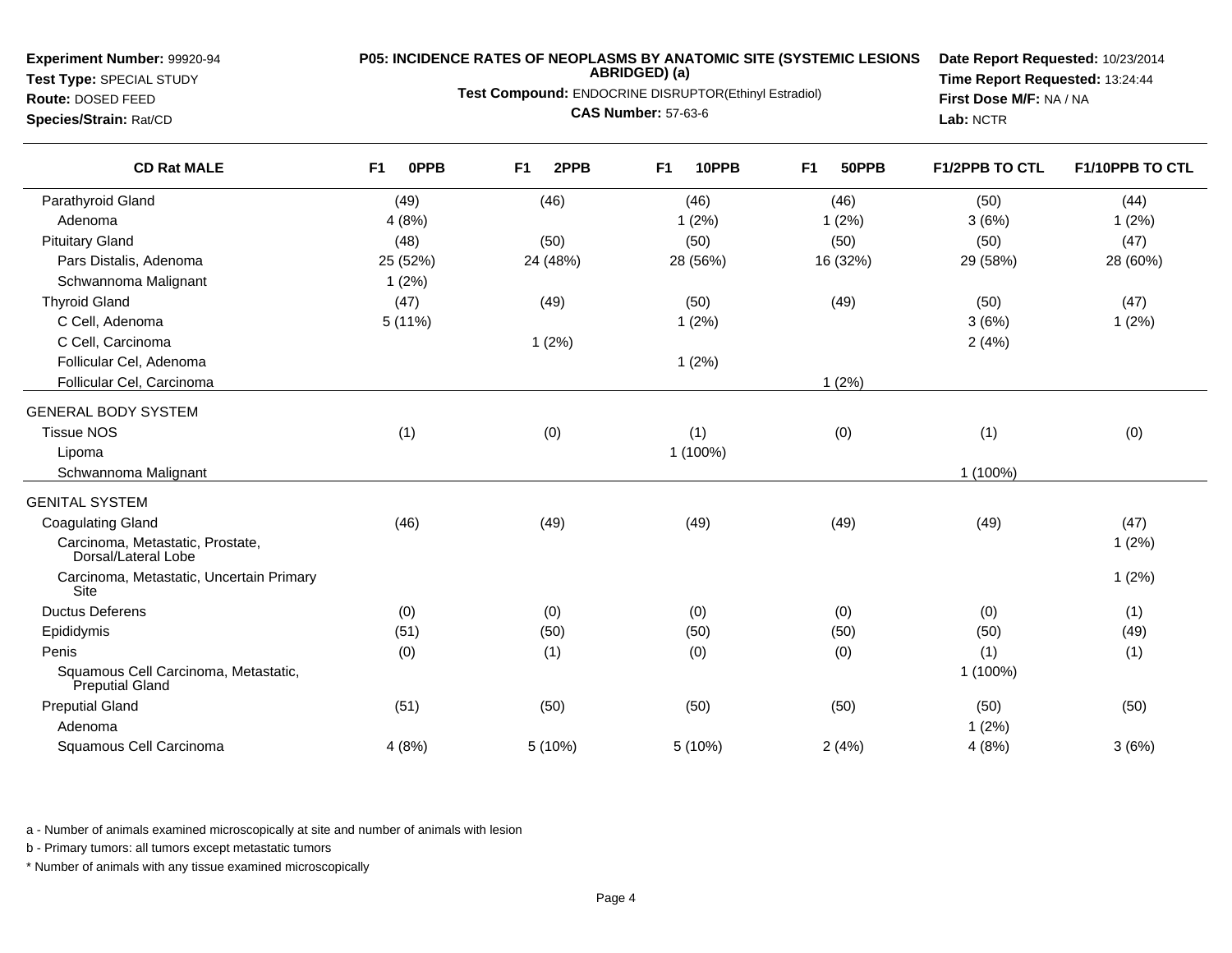**Test Type:** SPECIAL STUDY**Route:** DOSED FEED

# **P05: INCIDENCE RATES OF NEOPLASMS BY ANATOMIC SITE (SYSTEMIC LESIONS ABRIDGED) (a)**

**Test Compound:** ENDOCRINE DISRUPTOR(Ethinyl Estradiol)

**CAS Number:** 57-63-6

**Date Report Requested:** 10/23/2014**Time Report Requested:** 13:24:44**First Dose M/F:** NA / NA**Lab:** NCTR

| <b>CD Rat MALE</b>                                      | <b>OPPB</b><br>F <sub>1</sub> | F <sub>1</sub><br>2PPB | F <sub>1</sub><br>10PPB | F <sub>1</sub><br>50PPB | <b>F1/2PPB TO CTL</b> | F1/10PPB TO CTL |
|---------------------------------------------------------|-------------------------------|------------------------|-------------------------|-------------------------|-----------------------|-----------------|
| Prostate, Dorsal/Lateral Lobe                           | (36)                          | (37)                   | (45)                    | (41)                    | (38)                  | (42)            |
| Carcinoma                                               |                               |                        |                         |                         |                       | 1(2%)           |
| Carcinoma, Metastatic, Uncertain Primary<br>Site        |                               |                        |                         |                         |                       | 1(2%)           |
| Prostate, Dorsal/lateral Lobe                           | (13)                          | (13)                   | (5)                     | (9)                     | (12)                  | (7)             |
| Prostate, Ventral Lobe                                  | (49)                          | (50)                   | (50)                    | (50)                    | (50)                  | (49)            |
| Carcinoma                                               |                               |                        |                         |                         |                       | 1(2%)           |
| <b>Rete Testes</b>                                      | (46)                          | (44)                   | (46)                    | (47)                    | (47)                  | (43)            |
| <b>Seminal Vesicle</b>                                  | (43)                          | (46)                   | (47)                    | (47)                    | (49)                  | (43)            |
| Adenoma                                                 | 1(2%)                         |                        |                         |                         |                       |                 |
| Carcinoma                                               |                               |                        | 1(2%)                   | 1(2%)                   |                       |                 |
| Carcinoma, Metastatic, Prostate,<br>Dorsal/Lateral Lobe |                               |                        |                         |                         |                       | 1(2%)           |
| Carcinoma, Metastatic, Uncertain Primary<br>Site        |                               |                        |                         |                         |                       | 1(2%)           |
| <b>Testes</b>                                           | (48)                          | (50)                   | (50)                    | (50)                    | (50)                  | (48)            |
| Sarcoma                                                 |                               |                        |                         |                         | 1(2%)                 |                 |
| Seminoma Benign                                         |                               |                        |                         | 1(2%)                   |                       |                 |
| <b>HEMATOPOIETIC SYSTEM</b>                             |                               |                        |                         |                         |                       |                 |
| <b>Bone Marrow</b>                                      | (46)                          | (48)                   | (48)                    | (48)                    | (50)                  | (46)            |
| Lymph Node                                              | (14)                          | (16)                   | (16)                    | (15)                    | (19)                  | (14)            |
| Squamous Cell Carcinoma, Metastatic,<br>Preputial Gland |                               |                        |                         |                         | 1(5%)                 |                 |
| Lymph Node, Mandibular                                  | (49)                          | (50)                   | (50)                    | (48)                    | (50)                  | (47)            |
| Lymph Node, Mesenteric                                  | (45)                          | (46)                   | (49)                    | (47)                    | (50)                  | (44)            |
| Spleen                                                  | (48)                          | (49)                   | (49)                    | (49)                    | (50)                  | (47)            |
| Hemangiosarcoma                                         |                               |                        |                         |                         |                       |                 |
| Thymus                                                  | (45)                          | (44)                   | (46)                    | (44)                    | (46)                  | (40)            |
| Sarcoma                                                 |                               |                        | 1(2%)                   | 1(2%)                   |                       |                 |

a - Number of animals examined microscopically at site and number of animals with lesion

b - Primary tumors: all tumors except metastatic tumors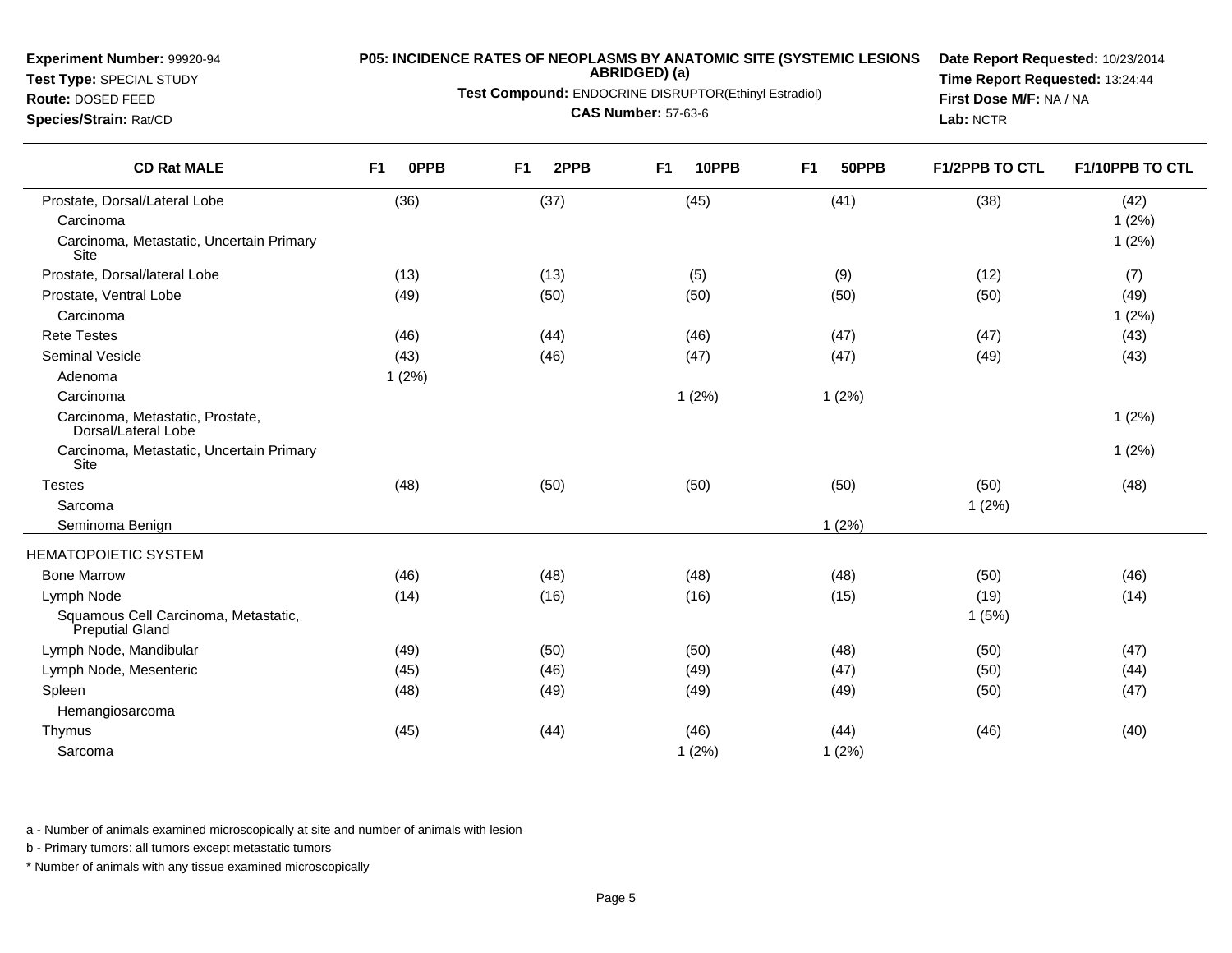| <b>Experiment Number: 99920-94</b><br>Test Type: SPECIAL STUDY<br>Route: DOSED FEED<br>Species/Strain: Rat/CD | <b>P05: INCIDENCE RATES OF NEOPLASMS BY ANATOMIC SITE (SYSTEMIC LESIONS</b><br>ABRIDGED) (a)<br>Test Compound: ENDOCRINE DISRUPTOR(Ethinyl Estradiol)<br><b>CAS Number: 57-63-6</b> |                        |                         |                         | Date Report Requested: 10/23/2014<br>Time Report Requested: 13:24:44<br>First Dose M/F: NA / NA<br>Lab: NCTR |                 |
|---------------------------------------------------------------------------------------------------------------|-------------------------------------------------------------------------------------------------------------------------------------------------------------------------------------|------------------------|-------------------------|-------------------------|--------------------------------------------------------------------------------------------------------------|-----------------|
| <b>CD Rat MALE</b>                                                                                            | <b>OPPB</b><br>F <sub>1</sub>                                                                                                                                                       | 2PPB<br>F <sub>1</sub> | 10PPB<br>F <sub>1</sub> | F <sub>1</sub><br>50PPB | F1/2PPB TO CTL                                                                                               | F1/10PPB TO CTL |
| Thymoma Benign                                                                                                |                                                                                                                                                                                     |                        |                         |                         | 1(2%)                                                                                                        |                 |
| <b>INTEGUMENTARY SYSTEM</b>                                                                                   |                                                                                                                                                                                     |                        |                         |                         |                                                                                                              |                 |
| <b>Mammary Gland</b>                                                                                          | (44)                                                                                                                                                                                | (45)                   | (47)                    | (44)                    | (45)                                                                                                         | (47)            |
| Adenocarcinoma                                                                                                | 1(2%)                                                                                                                                                                               |                        |                         |                         |                                                                                                              |                 |
| Adenoma                                                                                                       |                                                                                                                                                                                     |                        |                         |                         | 1(2%)                                                                                                        | 1(2%)           |
| Fibroadenoma                                                                                                  | $1(2\%)$                                                                                                                                                                            | 3(7%)                  | 1(2%)                   | 2(5%)                   |                                                                                                              | 1(2%)           |
| Fibroma                                                                                                       | 1(2%)                                                                                                                                                                               | 3(7%)                  |                         |                         | 1(2%)                                                                                                        |                 |
| Lipoma                                                                                                        | 1(2%)                                                                                                                                                                               |                        |                         |                         |                                                                                                              |                 |
| Skin                                                                                                          | (51)                                                                                                                                                                                | (50)                   | (50)                    | (50)                    | (50)                                                                                                         | (49)            |
| <b>Basal Cell Adenoma</b>                                                                                     | 1(2%)                                                                                                                                                                               | 1(2%)                  | 1(2%)                   |                         |                                                                                                              |                 |
| Fibroma                                                                                                       | 2(4%)                                                                                                                                                                               |                        | 1(2%)                   | 2(4%)                   |                                                                                                              | 1(2%)           |
| Hemangioma                                                                                                    |                                                                                                                                                                                     |                        | 1(2%)                   |                         |                                                                                                              |                 |
| Keratoacanthoma                                                                                               | 2(4%)                                                                                                                                                                               | 3(6%)                  | 1(2%)                   | 2(4%)                   | 1(2%)                                                                                                        | 2(4%)           |
| Lipoma                                                                                                        |                                                                                                                                                                                     |                        |                         |                         | 1(2%)                                                                                                        |                 |
| Osteosarcoma                                                                                                  |                                                                                                                                                                                     |                        |                         |                         |                                                                                                              |                 |
| Prepuce, Keratoacanthoma                                                                                      |                                                                                                                                                                                     |                        |                         |                         |                                                                                                              | 1(2%)           |
| Prepuce, Squamous Cell Carcinoma                                                                              |                                                                                                                                                                                     |                        |                         |                         |                                                                                                              |                 |
| Sarcoma                                                                                                       | 4(8%)                                                                                                                                                                               |                        | 1(2%)                   |                         | 1(2%)                                                                                                        |                 |
| Schwannoma Malignant                                                                                          |                                                                                                                                                                                     |                        |                         | 1(2%)                   |                                                                                                              |                 |
| Sebaceous Gl, Adenoma                                                                                         |                                                                                                                                                                                     |                        |                         |                         | 1(2%)                                                                                                        |                 |
| Squamous Cell Carcinoma                                                                                       |                                                                                                                                                                                     | 1(2%)                  |                         |                         |                                                                                                              | 1(2%)           |
| Squamous Cell Papilloma                                                                                       |                                                                                                                                                                                     |                        | 1(2%)                   |                         | 2(4%)                                                                                                        | 1(2%)           |

### MUSCULOSKELETAL SYSTEMBonee (2) (0) (0) (1) (0) (0) (0) (1) (0) (0) Cranium, Nerve, Squamous Cell Carcinoma, Deep Invasion1 (50%)

Cranium, Osteosarcoma

**Experiment Number:** 99920-94

a - Number of animals examined microscopically at site and number of animals with lesion

b - Primary tumors: all tumors except metastatic tumors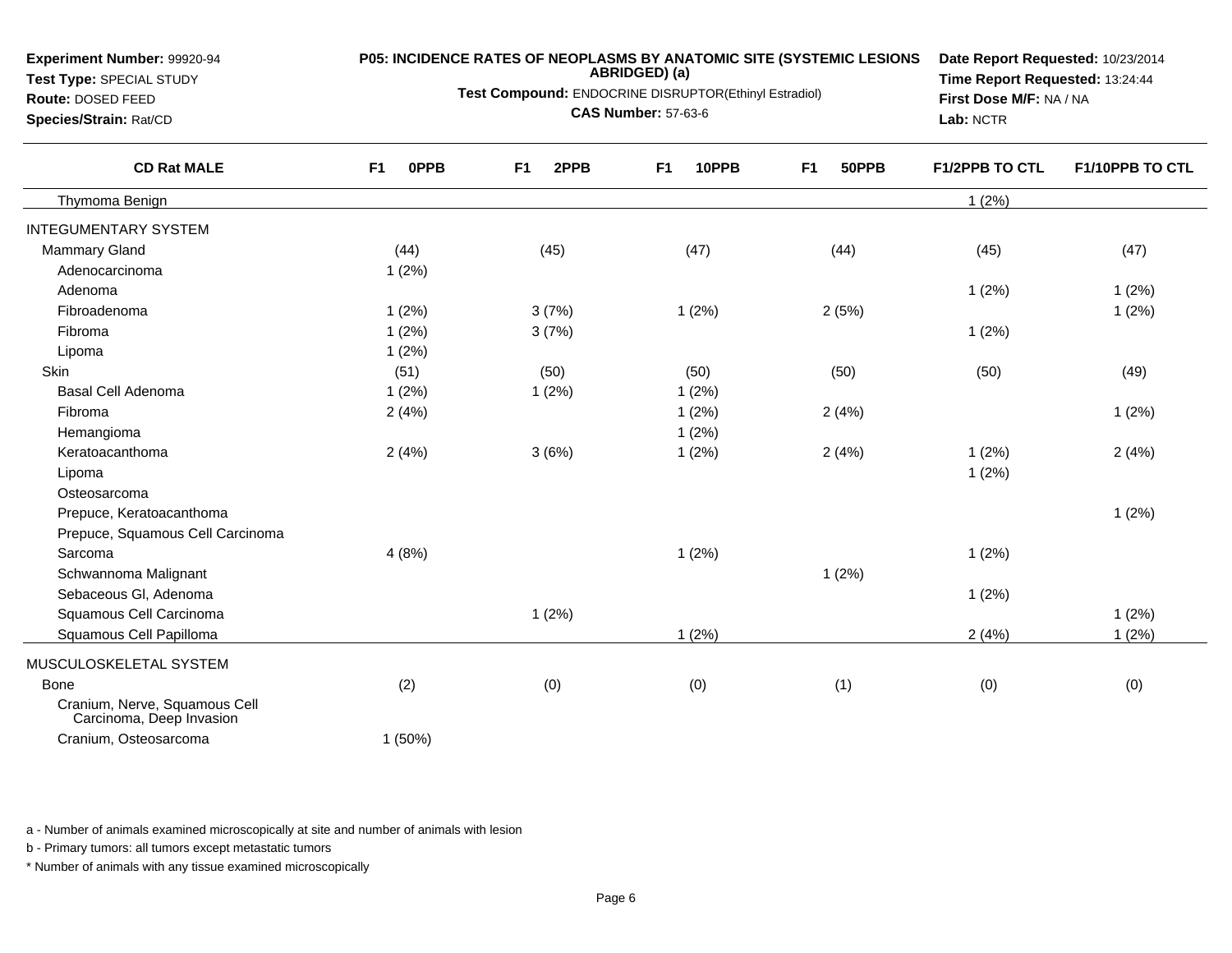### **Test Type:** SPECIAL STUDY

#### **Route:** DOSED FEED

**Species/Strain:** Rat/CD

# **P05: INCIDENCE RATES OF NEOPLASMS BY ANATOMIC SITE (SYSTEMIC LESIONS ABRIDGED) (a)**

**Test Compound:** ENDOCRINE DISRUPTOR(Ethinyl Estradiol)

**CAS Number:** 57-63-6

**Date Report Requested:** 10/23/2014**Time Report Requested:** 13:24:44**First Dose M/F:** NA / NA**Lab:** NCTR

| (50)  |      |
|-------|------|
|       |      |
|       | (50) |
| (2)   | (0)  |
|       |      |
| (50)  | (48) |
|       |      |
| (50)  | (48) |
|       |      |
| (50)  | (48) |
|       |      |
|       |      |
|       |      |
| 1(2%) |      |
| (2)   | (0)  |
|       |      |
| (50)  | (45) |
|       |      |
| 1(2%) |      |
|       |      |
|       |      |
|       |      |
| (49)  | (48) |
|       |      |
|       |      |
|       |      |
| (50)  | (46) |
|       |      |

a - Number of animals examined microscopically at site and number of animals with lesion

b - Primary tumors: all tumors except metastatic tumors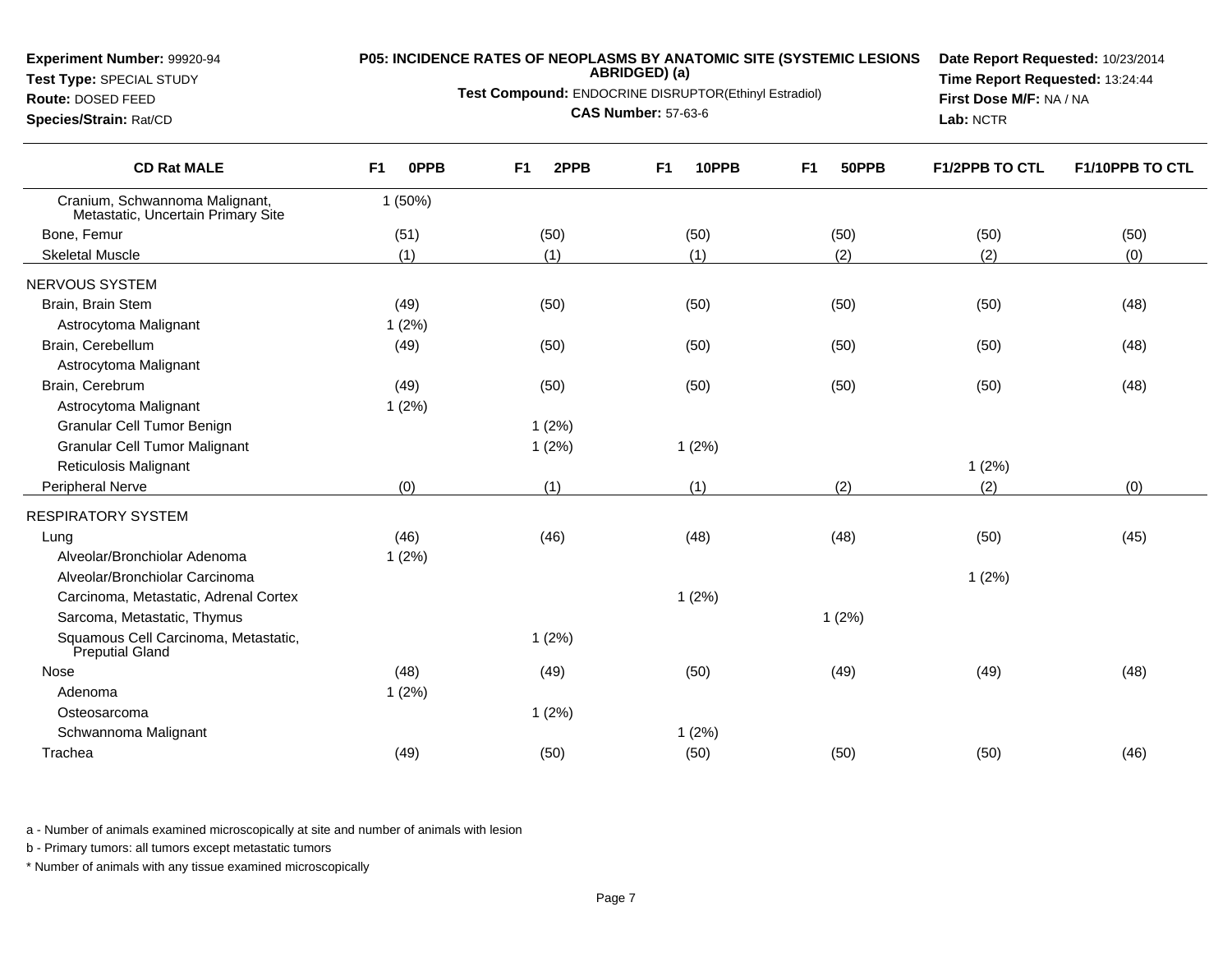**Test Type:** SPECIAL STUDY

**Route:** DOSED FEED**Species/Strain:** Rat/CD

# **P05: INCIDENCE RATES OF NEOPLASMS BY ANATOMIC SITE (SYSTEMIC LESIONS ABRIDGED) (a)**

**Test Compound:** ENDOCRINE DISRUPTOR(Ethinyl Estradiol)

**CAS Number:** 57-63-6

**Date Report Requested:** 10/23/2014**Time Report Requested:** 13:24:44**First Dose M/F:** NA / NA**Lab:** NCTR

| <b>CD Rat MALE</b>                                     | 0PPB<br>F <sub>1</sub> | 2PPB<br>F <sub>1</sub> | 10PPB<br>F <sub>1</sub> | F <sub>1</sub><br>50PPB | <b>F1/2PPB TO CTL</b> | F1/10PPB TO CTL |
|--------------------------------------------------------|------------------------|------------------------|-------------------------|-------------------------|-----------------------|-----------------|
| SPECIAL SENSES SYSTEM                                  |                        |                        |                         |                         |                       |                 |
| Eye                                                    | (46)                   | (46)                   | (47)                    | (46)                    | (49)                  | (45)            |
| Retrobulbar, Squamous Cell Carcinoma,<br>Deep Invasion |                        |                        |                         | 1(2%)                   |                       |                 |
| Schwannoma Malignant                                   |                        |                        | 1(2%)                   |                         |                       |                 |
| <b>Harderian Gland</b>                                 | (48)                   | (47)                   | (48)                    | (48)                    | (50)                  | (46)            |
| Schwannoma Malignant                                   |                        |                        | 1(2%)                   |                         |                       |                 |
| Squamous Cell Carcinoma, Deep Invasion                 |                        |                        |                         |                         | 1(2%)                 |                 |
| <b>Lacrimal Gland</b>                                  | (0)                    | (0)                    | (0)                     | (2)                     | (0)                   | (1)             |
| Zymbal's Gland                                         | (1)                    | (0)                    | (0)                     | (2)                     | (1)                   | (0)             |
| Adenoma                                                |                        |                        |                         |                         | 1 (100%)              |                 |
| Carcinoma                                              | 1 (100%)               |                        |                         | 1(50%)                  |                       |                 |
| Squamous Cell Carcinoma                                |                        |                        |                         | 1 (50%)                 |                       |                 |
| <b>URINARY SYSTEM</b>                                  |                        |                        |                         |                         |                       |                 |
| Kidney                                                 | (46)                   | (49)                   | (48)                    | (49)                    | (49)                  | (47)            |
| Bilateral, Renal Tubule, Adenoma                       |                        |                        |                         |                         | 1(2%)                 |                 |
| Bilateral, Renal Tubule, Carcinoma                     |                        | 1(2%)                  |                         | 1(2%)                   |                       |                 |
| Mesenchymal Tumor Malignant                            |                        |                        |                         | 1(2%)                   | 1(2%)                 |                 |
| Renal Tubule, Adenoma                                  |                        |                        |                         |                         | 2(4%)                 |                 |
| Renal Tubule, Carcinoma                                |                        |                        |                         |                         | 1(2%)                 |                 |
| Sarcoma                                                |                        |                        |                         |                         |                       |                 |
| Transit Epithe, Papilloma                              | 1(2%)                  |                        |                         |                         |                       |                 |
| Urethra                                                | (2)                    | (2)                    | (0)                     | (2)                     | (1)                   | (5)             |
| <b>Urinary Bladder</b>                                 | (45)                   | (48)                   | (49)                    | (49)                    | (49)                  | (45)            |
| <b>SYSTEMIC LESIONS</b>                                |                        |                        |                         |                         |                       |                 |
| Multiple Organ                                         | $*(51)$                | $*(50)$                | $*(50)$                 | $*(50)$                 | $*(50)$               | $*(50)$         |
| Leukemia Granulocytic                                  |                        | 2(4%)                  |                         |                         |                       |                 |

a - Number of animals examined microscopically at site and number of animals with lesion

b - Primary tumors: all tumors except metastatic tumors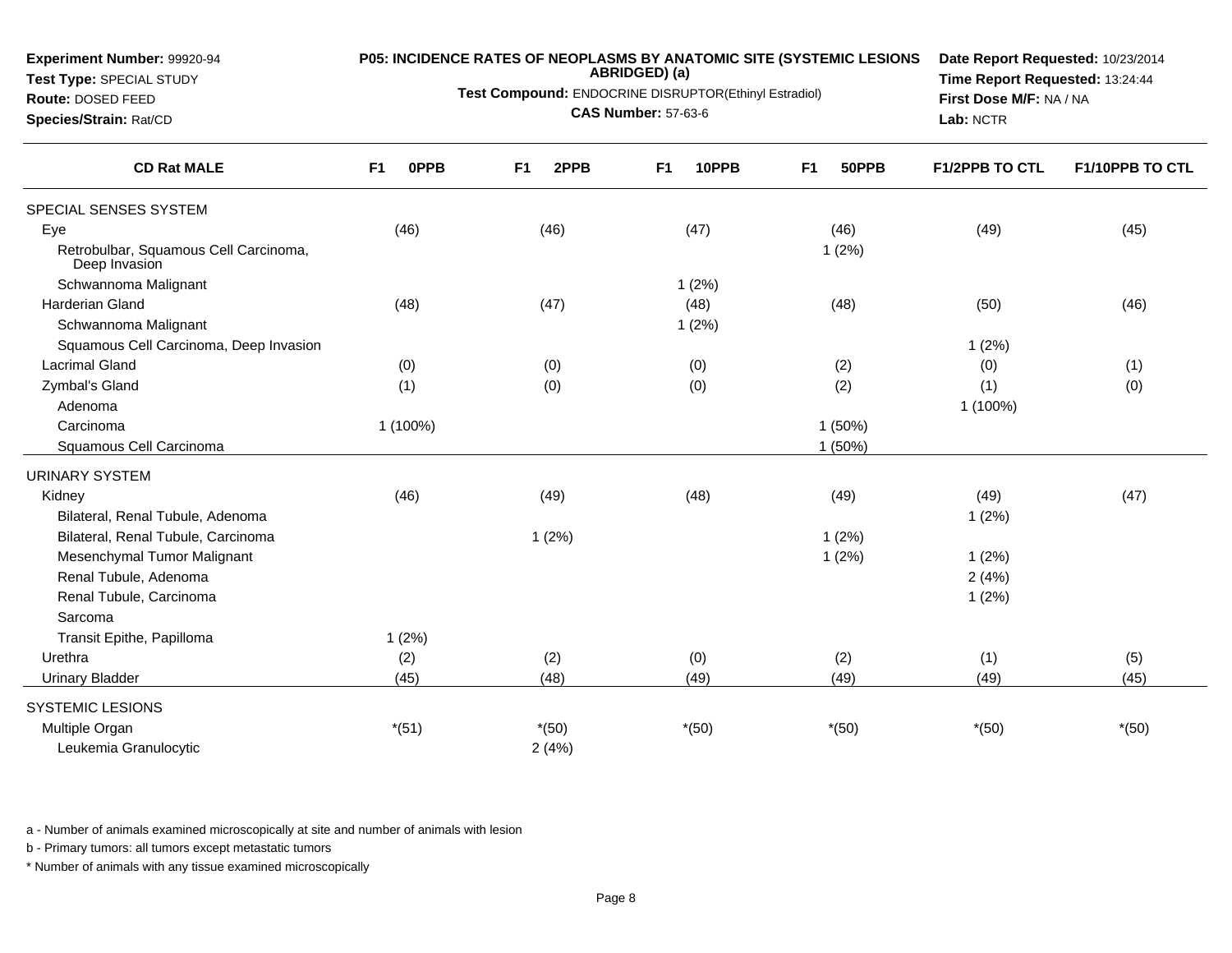| <b>Experiment Number: 99920-94</b><br>Test Type: SPECIAL STUDY<br>Route: DOSED FEED<br><b>Species/Strain: Rat/CD</b> |            | <b>P05: INCIDENCE RATES OF NEOPLASMS BY ANATOMIC SITE (SYSTEMIC LESIONS)</b><br>ABRIDGED) (a)<br><b>Test Compound: ENDOCRINE DISRUPTOR(Ethinyl Estradiol)</b><br><b>CAS Number: 57-63-6</b> |             | Date Report Requested: 10/23/2014<br>Time Report Requested: 13:24:45<br>First Dose M/F: NA / NA<br>Lab: NCTR |                       |                        |
|----------------------------------------------------------------------------------------------------------------------|------------|---------------------------------------------------------------------------------------------------------------------------------------------------------------------------------------------|-------------|--------------------------------------------------------------------------------------------------------------|-----------------------|------------------------|
| <b>CD Rat MALE</b>                                                                                                   | 0PPB<br>F1 | 2PPB<br>F1                                                                                                                                                                                  | F1<br>10PPB | 50PPB<br>F1                                                                                                  | <b>F1/2PPB TO CTL</b> | <b>F1/10PPB TO CTL</b> |
| Lymphoma Malignant<br>Mesothelioma Benign                                                                            | (2%)       |                                                                                                                                                                                             | 2(4%)       | 2(4%)                                                                                                        | (2%)                  | 2(4%)                  |

a - Number of animals examined microscopically at site and number of animals with lesion

b - Primary tumors: all tumors except metastatic tumors

\* Number of animals with any tissue examined microscopically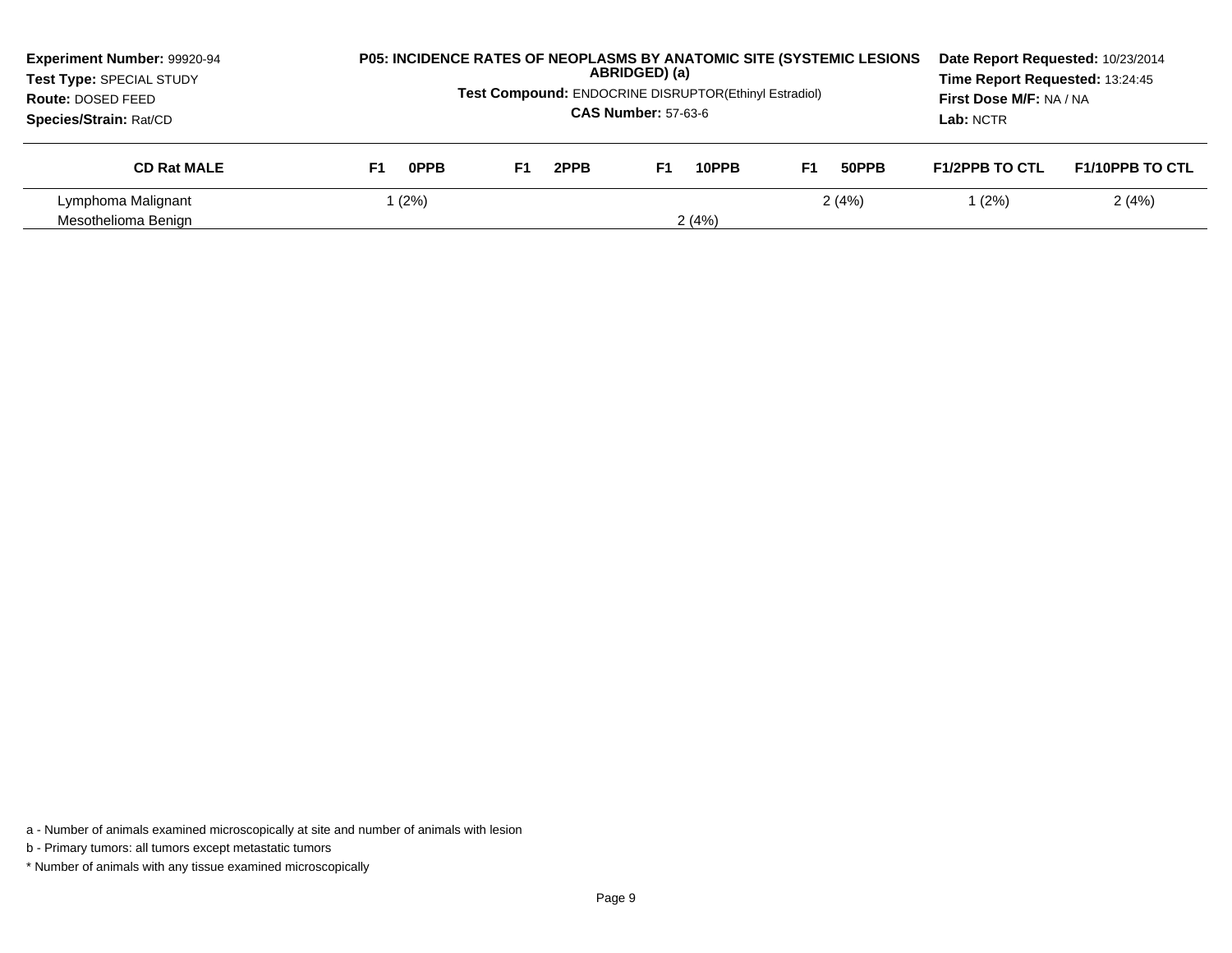**Test Type:** SPECIAL STUDY

**Route:** DOSED FEED**Species/Strain:** Rat/CD

## **P05: INCIDENCE RATES OF NEOPLASMS BY ANATOMIC SITE (SYSTEMIC LESIONS**

**ABRIDGED) (a)**

**Test Compound:** ENDOCRINE DISRUPTOR(Ethinyl Estradiol)

**CAS Number:** 57-63-6

**Date Report Requested:** 10/23/2014**Time Report Requested:** 13:24:45**First Dose M/F:** NA / NA**Lab:** NCTR

| <b>CD Rat MALE</b>                      | <b>F1/50PPB TO CTL</b> |
|-----------------------------------------|------------------------|
| <b>Disposition Summary</b>              |                        |
| <b>Animals Initially In Study</b>       | 50                     |
| <b>Early Deaths</b>                     |                        |
| <b>Moribund Sacrifice</b>               | 14                     |
| <b>Natural Death</b>                    | 3                      |
| <b>Survivors</b>                        |                        |
| <b>Moribund Sacrifice</b>               |                        |
| <b>Natural Death</b>                    |                        |
| <b>Terminal Sacrifice</b>               | 33                     |
| <b>Animals Examined Microscopically</b> | 50                     |
| <b>ALIMENTARY SYSTEM</b>                |                        |
| Esophagus                               | (50)                   |
| Intestine Large, Cecum                  | (46)                   |
| Intestine Large, Colon                  | (48)                   |
| Intestine Large, Rectum                 | (48)                   |
| Intestine Small, Duodenum               | (47)                   |
| Adenocarcinoma                          |                        |
| Intestine Small, Ileum                  | (45)                   |
| Adenocarcinoma                          |                        |
| Intestine Small, Jejunum                | (48)                   |
| Adenocarcinoma                          | 1(2%)                  |
| Sarcoma                                 |                        |
| Liver                                   | (49)                   |
| Cholangiocarcinoma                      | 1(2%)                  |
| Hepatocellular Adenoma                  | 1(2%)                  |
| Hepatocellular Carcinoma                | 1(2%)                  |
| Mesentery                               | (0)                    |

a - Number of animals examined microscopically at site and number of animals with lesion

b - Primary tumors: all tumors except metastatic tumors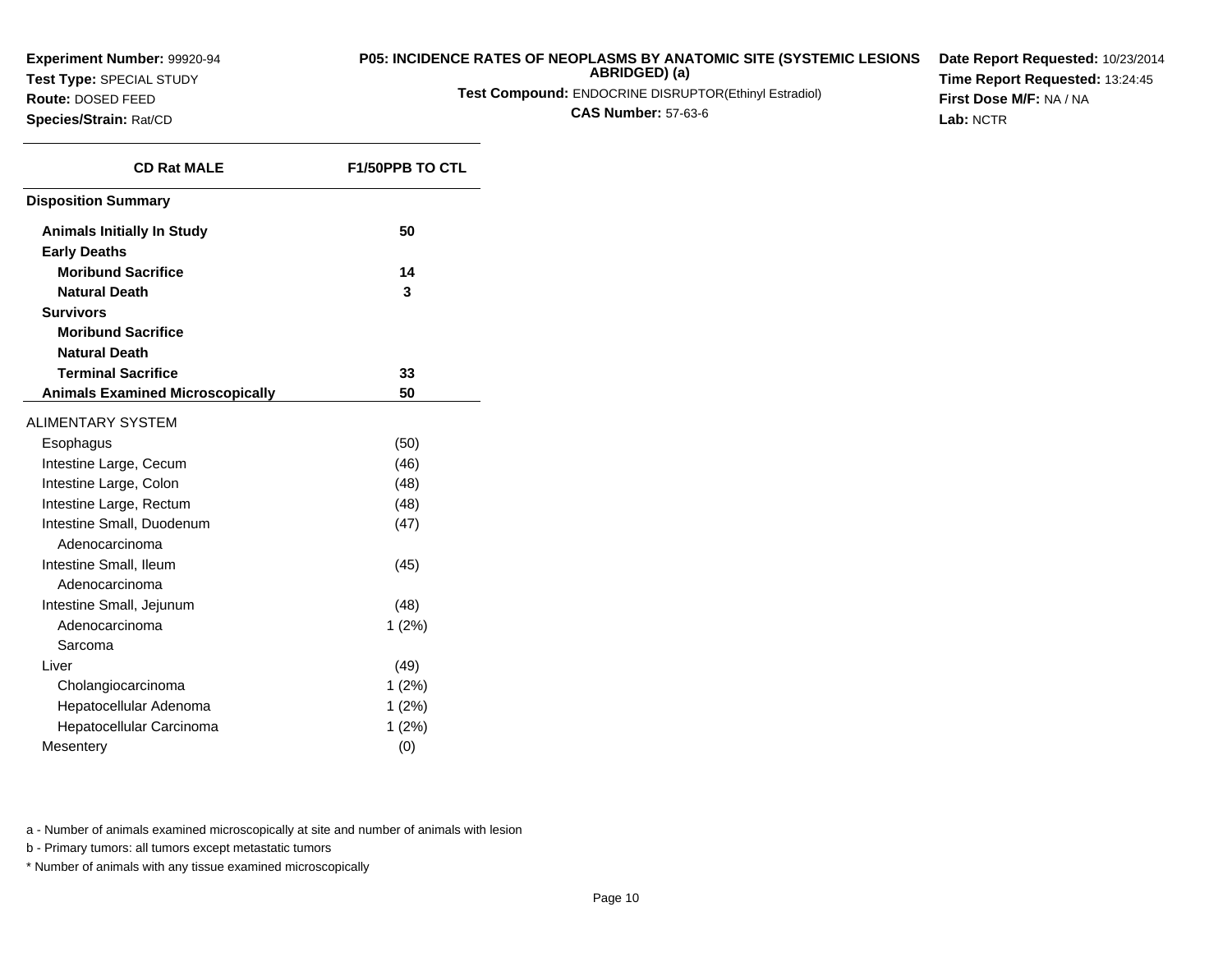**Test Type:** SPECIAL STUDY

### **Route:** DOSED FEED

**Species/Strain:** Rat/CD

### **P05: INCIDENCE RATES OF NEOPLASMS BY ANATOMIC SITE (SYSTEMIC LESIONSABRIDGED) (a)**

**Test Compound:** ENDOCRINE DISRUPTOR(Ethinyl Estradiol)

**CAS Number:** 57-63-6

**Date Report Requested:** 10/23/2014**Time Report Requested:** 13:24:45**First Dose M/F:** NA / NA**Lab:** NCTR

| <b>CD Rat MALE</b>                               | <b>F1/50PPB TO CTL</b> |
|--------------------------------------------------|------------------------|
| Carcinoma, Metastatic, Uncertain Primary<br>Site |                        |
| Oral Mucosa                                      | (6)                    |
| Sarcoma                                          |                        |
| Squamous Cell Carcinoma                          | 4 (67%)                |
| Pancreas                                         | (50)                   |
| Salivary Glands                                  | (49)                   |
| Stomach, Forestomach                             | (49)                   |
| Squamous Cell Papilloma                          |                        |
| Stomach, Glandular                               | (49)                   |
| Adenoma                                          |                        |
| Tongue                                           | (1)                    |
| <b>CARDIOVASCULAR SYSTEM</b>                     |                        |
| <b>Blood Vessel</b>                              | (50)                   |
| Heart                                            | (50)                   |
| Endocardium, Schwannoma Malignant                |                        |
| Schwannoma Benign                                |                        |
| <b>ENDOCRINE SYSTEM</b>                          |                        |
| <b>Adrenal Cortex</b>                            | (50)                   |
| Adenoma                                          | 1(2%)                  |
| Carcinoma                                        |                        |
| Adrenal Medulla                                  | (50)                   |
| Bilateral, Pheochromocytoma Benign               |                        |
| Pheochromocytoma Benign                          | 1(2%)                  |
| Pheochromocytoma Complex                         |                        |
| Pheochromocytoma Malignant                       |                        |
| Islets, Pancreatic                               | (50)                   |
| Adenoma                                          |                        |

a - Number of animals examined microscopically at site and number of animals with lesion

b - Primary tumors: all tumors except metastatic tumors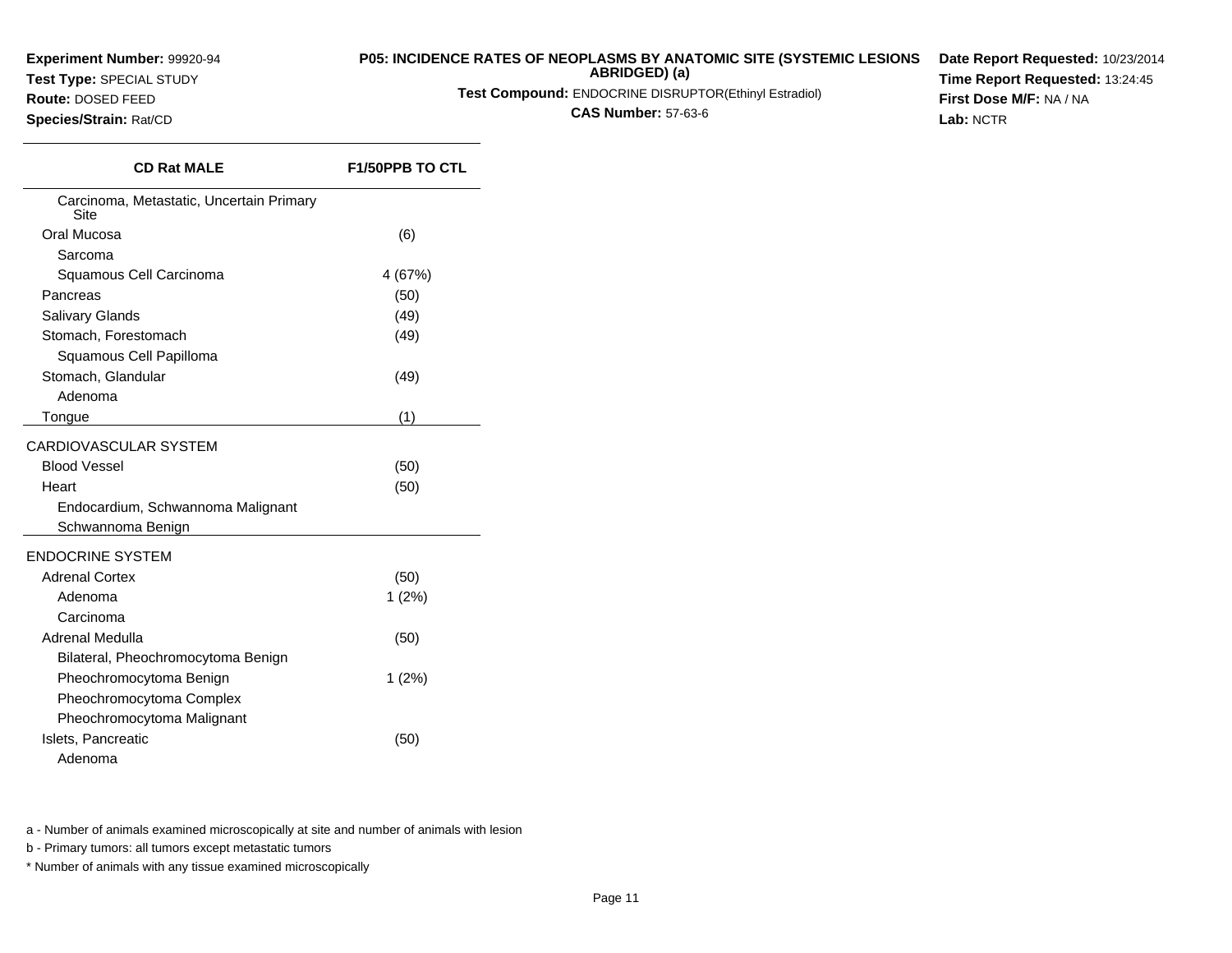**Test Type:** SPECIAL STUDY**Route:** DOSED FEED

**Species/Strain:** Rat/CD

### **P05: INCIDENCE RATES OF NEOPLASMS BY ANATOMIC SITE (SYSTEMIC LESIONSABRIDGED) (a)**

**Test Compound:** ENDOCRINE DISRUPTOR(Ethinyl Estradiol)

**CAS Number:** 57-63-6

**Date Report Requested:** 10/23/2014**Time Report Requested:** 13:24:45**First Dose M/F:** NA / NA**Lab:** NCTR

| <b>CD Rat MALE</b>                                      | <b>F1/50PPB TO CTL</b> |
|---------------------------------------------------------|------------------------|
| Parathyroid Gland                                       | (50)                   |
| Adenoma                                                 |                        |
| <b>Pituitary Gland</b>                                  | (49)                   |
| Pars Distalis, Adenoma                                  | 24 (49%)               |
| Schwannoma Malignant                                    |                        |
| <b>Thyroid Gland</b>                                    | (49)                   |
| C Cell, Adenoma                                         | 1(2%)                  |
| C Cell, Carcinoma                                       | 1(2%)                  |
| Follicular Cel, Adenoma                                 |                        |
| Follicular Cel, Carcinoma                               |                        |
| GENERAL BODY SYSTEM                                     |                        |
| <b>Tissue NOS</b>                                       | (0)                    |
| Lipoma                                                  |                        |
| Schwannoma Malignant                                    |                        |
| GENITAL SYSTEM                                          |                        |
| <b>Coagulating Gland</b>                                | (48)                   |
| Carcinoma, Metastatic, Prostate,<br>Dorsal/Lateral Lobe |                        |
| Carcinoma, Metastatic, Uncertain Primary<br>Site        |                        |
| <b>Ductus Deferens</b>                                  | (0)                    |
| Epididymis                                              | (50)                   |
| Penis                                                   | (0)                    |
| Squamous Cell Carcinoma, Metastatic,<br>Preputial Gland |                        |
| <b>Preputial Gland</b>                                  | (50)                   |
| Adenoma                                                 |                        |
| Squamous Cell Carcinoma                                 | 1(2%)                  |
|                                                         |                        |

a - Number of animals examined microscopically at site and number of animals with lesion

b - Primary tumors: all tumors except metastatic tumors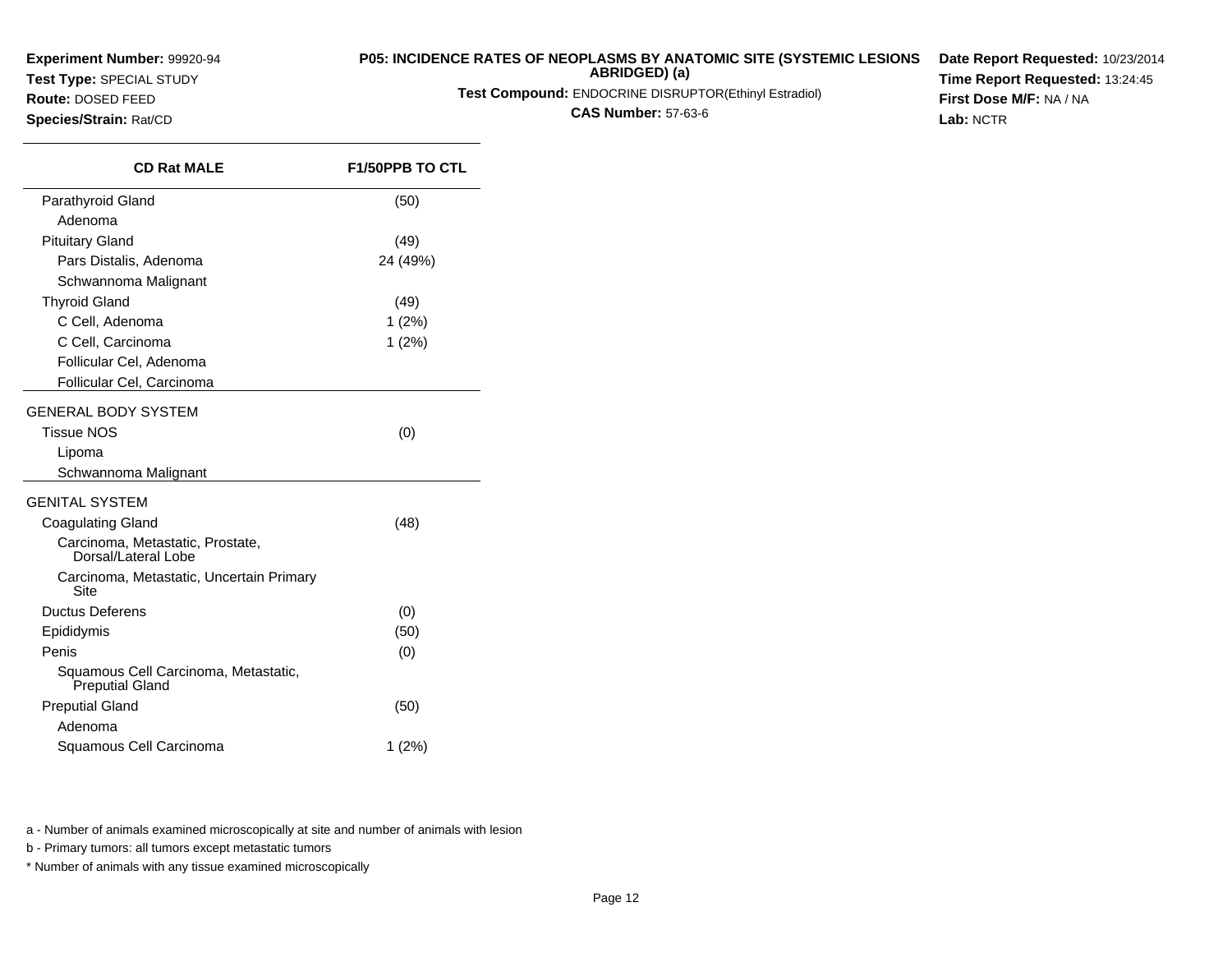## **Test Type:** SPECIAL STUDY

### **Route:** DOSED FEED

**Species/Strain:** Rat/CD

### **P05: INCIDENCE RATES OF NEOPLASMS BY ANATOMIC SITE (SYSTEMIC LESIONS**

**ABRIDGED) (a)**

**Test Compound:** ENDOCRINE DISRUPTOR(Ethinyl Estradiol)

**CAS Number:** 57-63-6

**Date Report Requested:** 10/23/2014**Time Report Requested:** 13:24:45**First Dose M/F:** NA / NA**Lab:** NCTR

| <b>CD Rat MALE</b>                                             | <b>F1/50PPB TO CTL</b> |
|----------------------------------------------------------------|------------------------|
| Prostate, Dorsal/Lateral Lobe                                  | (38)                   |
| Carcinoma                                                      |                        |
| Carcinoma, Metastatic, Uncertain Primary<br>Site               |                        |
| Prostate, Dorsal/lateral Lobe                                  | (12)                   |
| Prostate, Ventral Lobe                                         | (50)                   |
| Carcinoma                                                      |                        |
| <b>Rete Testes</b>                                             | (46)                   |
| Seminal Vesicle                                                | (48)                   |
| Adenoma                                                        |                        |
| Carcinoma                                                      |                        |
| Carcinoma, Metastatic, Prostate,<br>Dorsal/Lateral Lobe        |                        |
| Carcinoma, Metastatic, Uncertain Primary<br>Site               |                        |
| <b>Testes</b>                                                  | (50)                   |
| Sarcoma                                                        |                        |
| Seminoma Benign                                                |                        |
| <b>HEMATOPOIETIC SYSTEM</b>                                    |                        |
| <b>Bone Marrow</b>                                             | (49)                   |
| Lymph Node                                                     | (19)                   |
| Squamous Cell Carcinoma, Metastatic,<br><b>Preputial Gland</b> |                        |
| Lymph Node, Mandibular                                         | (50)                   |
| Lymph Node, Mesenteric                                         | (48)                   |
| Spleen                                                         | (50)                   |
| Hemangiosarcoma                                                | $1(2\%)$               |
| Thymus                                                         | (47)                   |
| Sarcoma                                                        |                        |

a - Number of animals examined microscopically at site and number of animals with lesion

b - Primary tumors: all tumors except metastatic tumors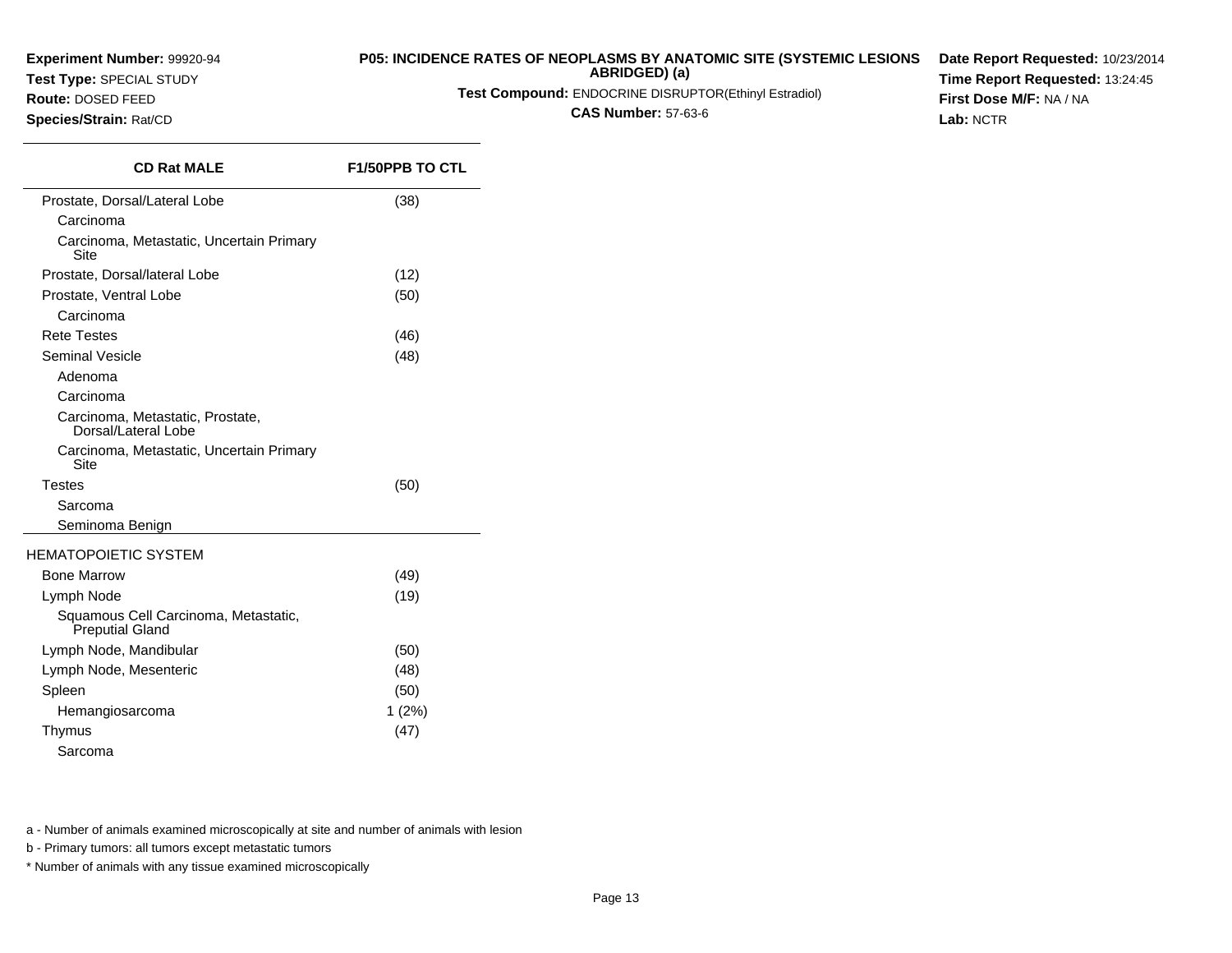**Test Type:** SPECIAL STUDY

### **Route:** DOSED FEED

**Species/Strain:** Rat/CD

### **P05: INCIDENCE RATES OF NEOPLASMS BY ANATOMIC SITE (SYSTEMIC LESIONSABRIDGED) (a)**

**Test Compound:** ENDOCRINE DISRUPTOR(Ethinyl Estradiol)

**CAS Number:** 57-63-6

**Date Report Requested:** 10/23/2014**Time Report Requested:** 13:24:45**First Dose M/F:** NA / NA**Lab:** NCTR

| <b>CD Rat MALE</b>                                        | <b>F1/50PPB TO CTL</b> |  |  |  |
|-----------------------------------------------------------|------------------------|--|--|--|
| Thymoma Benign                                            |                        |  |  |  |
| <b>INTEGUMENTARY SYSTEM</b>                               |                        |  |  |  |
| <b>Mammary Gland</b>                                      | (48)                   |  |  |  |
| Adenocarcinoma                                            |                        |  |  |  |
| Adenoma                                                   | 2(4%)                  |  |  |  |
| Fibroadenoma                                              | 1(2%)                  |  |  |  |
| Fibroma                                                   | 1(2%)                  |  |  |  |
| Lipoma                                                    |                        |  |  |  |
| Skin                                                      | (50)                   |  |  |  |
| Basal Cell Adenoma                                        | 2(4%)                  |  |  |  |
| Fibroma                                                   |                        |  |  |  |
| Hemangioma                                                |                        |  |  |  |
| Keratoacanthoma                                           | 1(2%)                  |  |  |  |
| Lipoma                                                    |                        |  |  |  |
| Osteosarcoma                                              | $1(2\%)$               |  |  |  |
| Prepuce, Keratoacanthoma                                  |                        |  |  |  |
| Prepuce, Squamous Cell Carcinoma                          | $1(2\%)$               |  |  |  |
| Sarcoma                                                   |                        |  |  |  |
| Schwannoma Malignant                                      |                        |  |  |  |
| Sebaceous GI, Adenoma                                     |                        |  |  |  |
| Squamous Cell Carcinoma                                   | 1(2%)                  |  |  |  |
| Squamous Cell Papilloma                                   |                        |  |  |  |
| MUSCULOSKELETAL SYSTEM                                    |                        |  |  |  |
| Bone                                                      | (1)                    |  |  |  |
| Cranium, Nerve, Squamous Cell<br>Carcinoma, Deep Invasion | 1 (100%)               |  |  |  |
| Cranium, Osteosarcoma                                     |                        |  |  |  |

a - Number of animals examined microscopically at site and number of animals with lesion

b - Primary tumors: all tumors except metastatic tumors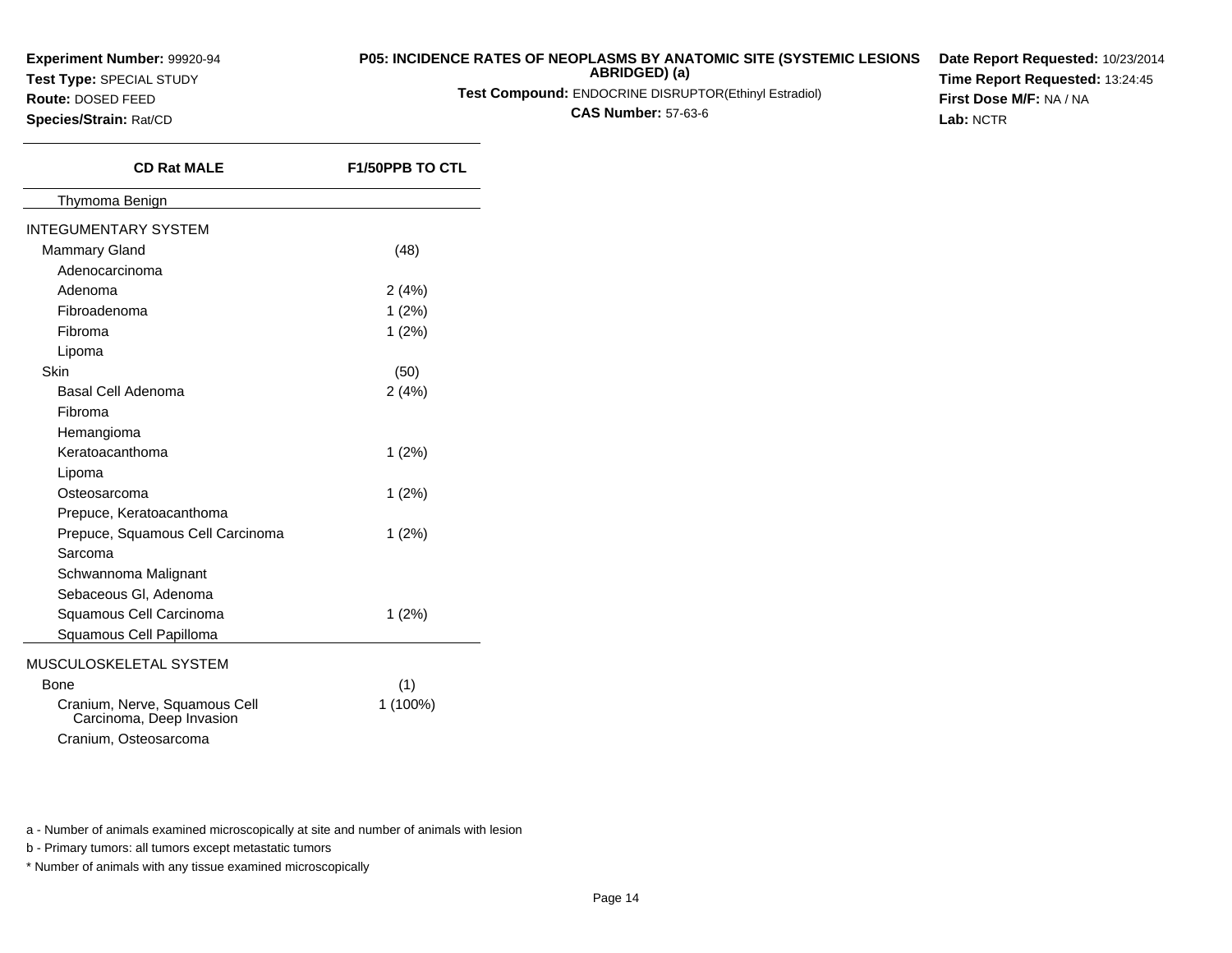**Test Type:** SPECIAL STUDY

# **P05: INCIDENCE RATES OF NEOPLASMS BY ANATOMIC SITE (SYSTEMIC LESIONS ABRIDGED) (a)**

**Test Compound:** ENDOCRINE DISRUPTOR(Ethinyl Estradiol)

**CAS Number:** 57-63-6

**Date Report Requested:** 10/23/2014**Time Report Requested:** 13:24:45**First Dose M/F:** NA / NA**Lab:** NCTR

| Species/Strain: Rat/CD |  |  |  |  |  |
|------------------------|--|--|--|--|--|
|------------------------|--|--|--|--|--|

**Route:** DOSED FEED

| <b>CD Rat MALE</b>                                                   | <b>F1/50PPB TO CTL</b> |  |  |  |  |
|----------------------------------------------------------------------|------------------------|--|--|--|--|
| Cranium, Schwannoma Malignant,<br>Metastatic, Uncertain Primary Site |                        |  |  |  |  |
| Bone, Femur                                                          | (50)                   |  |  |  |  |
| <b>Skeletal Muscle</b>                                               | (1)                    |  |  |  |  |
| NERVOUS SYSTEM                                                       |                        |  |  |  |  |
| Brain, Brain Stem                                                    | (50)                   |  |  |  |  |
| Astrocytoma Malignant                                                | $1(2\%)$               |  |  |  |  |
| Brain, Cerebellum                                                    | (50)                   |  |  |  |  |
| Astrocytoma Malignant                                                | $1(2\%)$               |  |  |  |  |
| Brain, Cerebrum                                                      | (50)                   |  |  |  |  |
| Astrocytoma Malignant                                                | $1(2\%)$               |  |  |  |  |
| Granular Cell Tumor Benign                                           | $1(2\%)$               |  |  |  |  |
| Granular Cell Tumor Malignant                                        |                        |  |  |  |  |
| <b>Reticulosis Malignant</b>                                         |                        |  |  |  |  |
| <b>Peripheral Nerve</b>                                              | (0)                    |  |  |  |  |
| RESPIRATORY SYSTEM                                                   |                        |  |  |  |  |
| Lung                                                                 | (50)                   |  |  |  |  |
| Alveolar/Bronchiolar Adenoma                                         |                        |  |  |  |  |
| Alveolar/Bronchiolar Carcinoma                                       |                        |  |  |  |  |
| Carcinoma, Metastatic, Adrenal Cortex                                |                        |  |  |  |  |
| Sarcoma, Metastatic, Thymus                                          |                        |  |  |  |  |
| Squamous Cell Carcinoma, Metastatic,<br><b>Preputial Gland</b>       |                        |  |  |  |  |
| Nose                                                                 | (50)                   |  |  |  |  |
| Adenoma                                                              |                        |  |  |  |  |
| Osteosarcoma                                                         |                        |  |  |  |  |
| Schwannoma Malignant                                                 |                        |  |  |  |  |
| Trachea                                                              | (50)                   |  |  |  |  |
|                                                                      |                        |  |  |  |  |

a - Number of animals examined microscopically at site and number of animals with lesion

b - Primary tumors: all tumors except metastatic tumors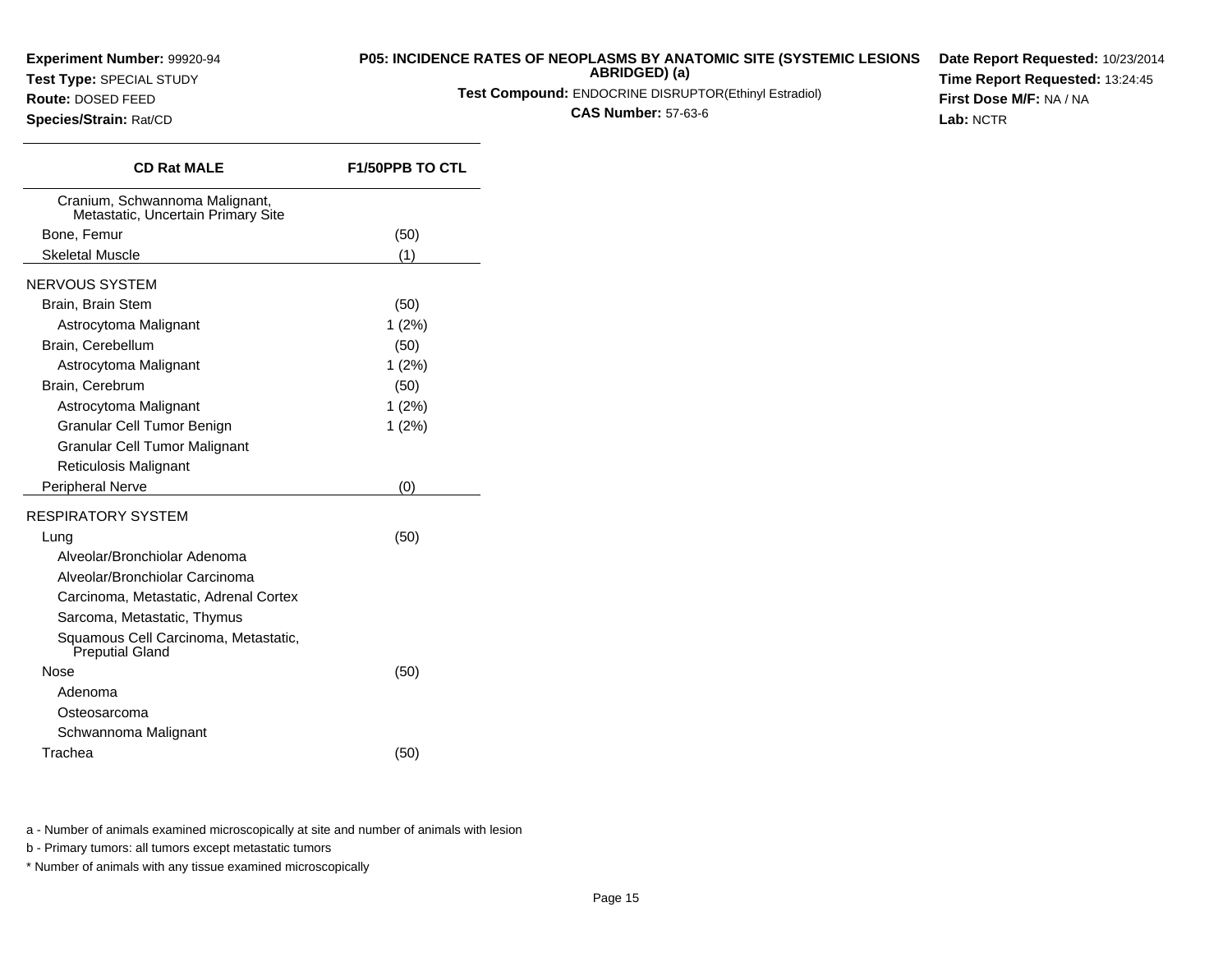**Test Type:** SPECIAL STUDY

**Route:** DOSED FEED**Species/Strain:** Rat/CD

## **P05: INCIDENCE RATES OF NEOPLASMS BY ANATOMIC SITE (SYSTEMIC LESIONS**

**ABRIDGED) (a)**

**Test Compound:** ENDOCRINE DISRUPTOR(Ethinyl Estradiol)

**CAS Number:** 57-63-6

**Date Report Requested:** 10/23/2014**Time Report Requested:** 13:24:45**First Dose M/F:** NA / NA**Lab:** NCTR

| <b>CD Rat MALE</b>                                     | <b>F1/50PPB TO CTL</b> |
|--------------------------------------------------------|------------------------|
| SPECIAL SENSES SYSTEM                                  |                        |
| Eye                                                    | (48)                   |
| Retrobulbar, Squamous Cell Carcinoma,<br>Deep Invasion |                        |
| Schwannoma Malignant                                   |                        |
| <b>Harderian Gland</b>                                 | (50)                   |
| Schwannoma Malignant                                   |                        |
| Squamous Cell Carcinoma, Deep Invasion                 | $1(2\%)$               |
| <b>Lacrimal Gland</b>                                  | (1)                    |
| Zymbal's Gland                                         | (0)                    |
| Adenoma                                                |                        |
| Carcinoma                                              |                        |
| Squamous Cell Carcinoma                                |                        |
| URINARY SYSTEM                                         |                        |
| Kidney                                                 | (49)                   |
| Bilateral, Renal Tubule, Adenoma                       | 2(4%)                  |
| Bilateral, Renal Tubule, Carcinoma                     |                        |
| Mesenchymal Tumor Malignant                            |                        |
| Renal Tubule, Adenoma                                  |                        |
| Renal Tubule, Carcinoma                                |                        |
| Sarcoma                                                | 1(2%)                  |
| Transit Epithe, Papilloma                              |                        |
| Urethra                                                | (1)                    |
| Urinary Bladder                                        | (49)                   |
| SYSTEMIC LESIONS                                       |                        |
|                                                        |                        |
| Multiple Organ                                         | $*(50)$                |
| Leukemia Granulocytic                                  |                        |

a - Number of animals examined microscopically at site and number of animals with lesion

b - Primary tumors: all tumors except metastatic tumors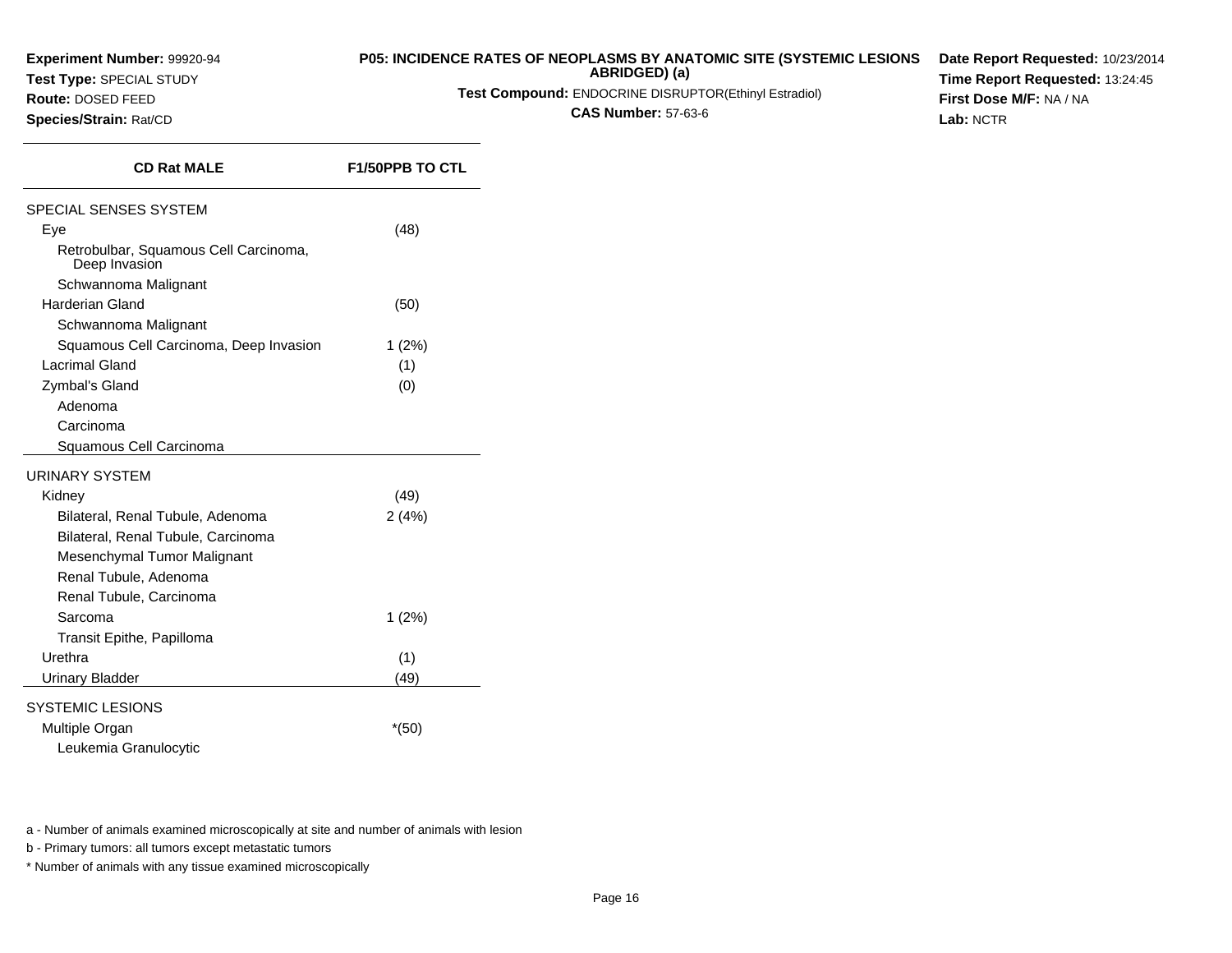**Test Type:** SPECIAL STUDY

### **P05: INCIDENCE RATES OF NEOPLASMS BY ANATOMIC SITE (SYSTEMIC LESIONSABRIDGED) (a)**

**Test Compound:** ENDOCRINE DISRUPTOR(Ethinyl Estradiol)

**CAS Number:** 57-63-6

**Date Report Requested:** 10/23/2014**Time Report Requested:** 13:24:45**First Dose M/F:** NA / NA**Lab:** NCTR

**Route:** DOSED FEED**Species/Strain:** Rat/CD

## **CD Rat MALE**

**F1/50PPB TO CTL**

Lymphoma MalignantMesothelioma Benign

a - Number of animals examined microscopically at site and number of animals with lesion

b - Primary tumors: all tumors except metastatic tumors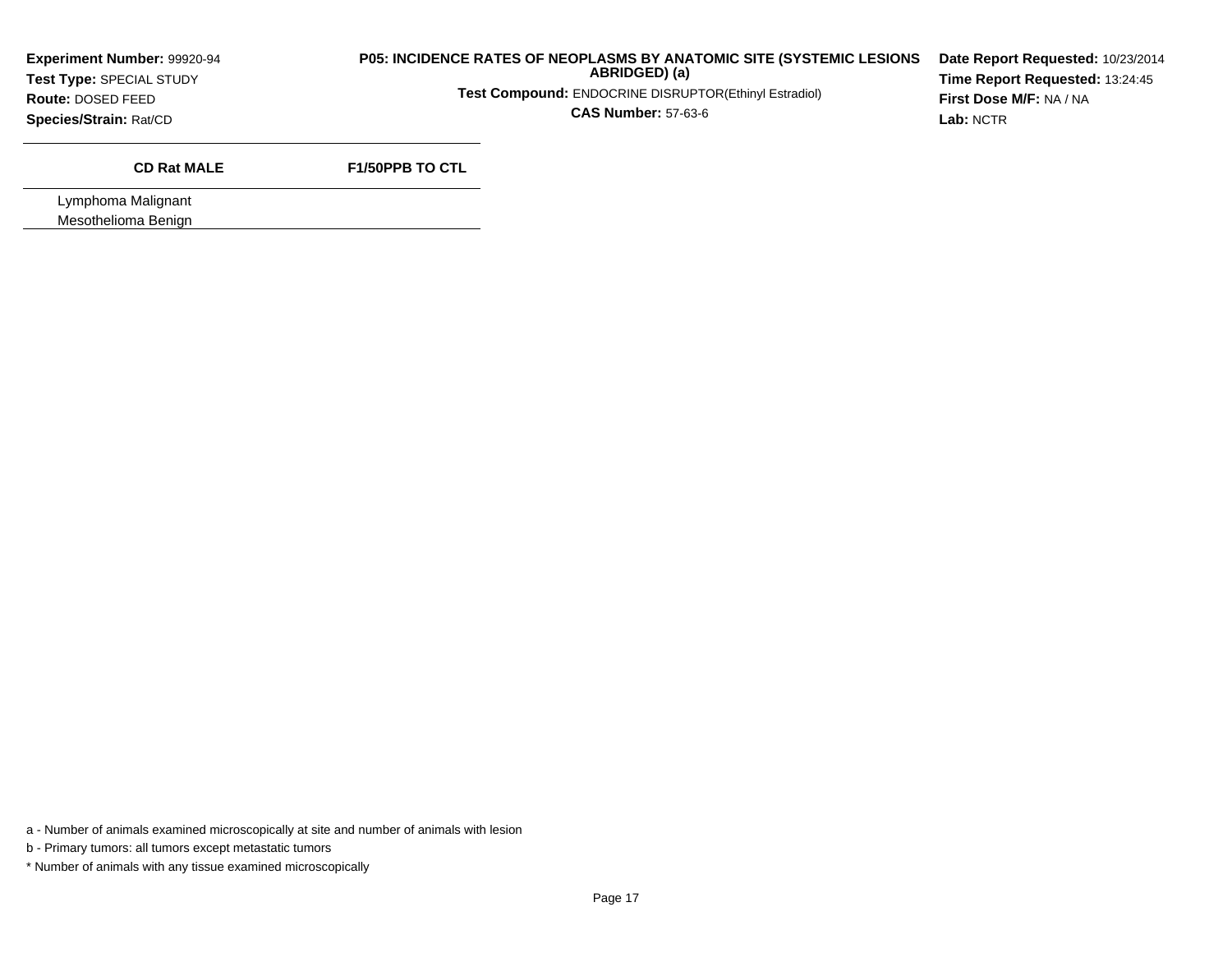| Experiment Number: 99920-94<br>Test Type: SPECIAL STUDY                        |                        | P05: INCIDENCE RATES OF NEOPLASMS BY ANATOMIC SITE (SYSTEMIC LESIONS<br>ABRIDGED) (a)<br>Test Compound: ENDOCRINE DISRUPTOR(Ethinyl Estradiol) | Date Report Requested: 10/23/2014<br>Time Report Requested: 13:24:45<br>First Dose M/F: NA / NA<br>Lab: NCTR |                         |                       |                        |
|--------------------------------------------------------------------------------|------------------------|------------------------------------------------------------------------------------------------------------------------------------------------|--------------------------------------------------------------------------------------------------------------|-------------------------|-----------------------|------------------------|
| Route: DOSED FEED<br>Species/Strain: Rat/CD                                    |                        | <b>CAS Number: 57-63-6</b>                                                                                                                     |                                                                                                              |                         |                       |                        |
| <b>CD Rat MALE</b>                                                             | 0PPB<br>F <sub>1</sub> | F <sub>1</sub><br>2PPB                                                                                                                         | 10PPB<br>F <sub>1</sub>                                                                                      | F <sub>1</sub><br>50PPB | <b>F1/2PPB TO CTL</b> | <b>F1/10PPB TO CTL</b> |
| <b>Tumor Summary for MALE</b>                                                  |                        |                                                                                                                                                |                                                                                                              |                         |                       |                        |
| <b>Total Animals with Primary Neoplasms (b)</b>                                | 42                     | 36                                                                                                                                             | 43                                                                                                           | 35                      | 41                    | 33                     |
| <b>Total Primary Neoplasms</b>                                                 | 73                     | 59                                                                                                                                             | 70                                                                                                           | 50                      | 74                    | 50                     |
| <b>Total Animals with Benign Neoplasms</b>                                     | 36                     | 29                                                                                                                                             | 34                                                                                                           | 23                      | 37                    | 29                     |
| <b>Total Benign Neoplasms</b>                                                  | 51                     | 41                                                                                                                                             | 45                                                                                                           | 29                      | 53                    | 41                     |
| <b>Total Animals with Malignant Neoplasms</b>                                  | 19                     | 15                                                                                                                                             | 19                                                                                                           | 19                      | 17                    | 8                      |
| <b>Total Malignant Neoplasms</b>                                               | 22                     | 18                                                                                                                                             | 23                                                                                                           | 21                      | 21                    | 9                      |
| <b>Total Animals with Metastatic Neoplasms</b>                                 |                        |                                                                                                                                                |                                                                                                              |                         | $\mathbf{2}$          | 2                      |
| <b>Total Metastatic Neoplasms</b>                                              |                        |                                                                                                                                                |                                                                                                              |                         | $\mathbf{2}$          | 6                      |
| <b>Total Animals with Malignant Neoplasms</b><br><b>Uncertain Primary Site</b> |                        |                                                                                                                                                |                                                                                                              |                         |                       |                        |
| Total Animals with Neoplasms Uncertain -<br><b>Benign or Malignant</b>         |                        |                                                                                                                                                |                                                                                                              |                         |                       |                        |
| Total Uncertain Neoplasms                                                      |                        |                                                                                                                                                |                                                                                                              |                         |                       |                        |

a - Number of animals examined microscopically at site and number of animals with lesion

b - Primary tumors: all tumors except metastatic tumors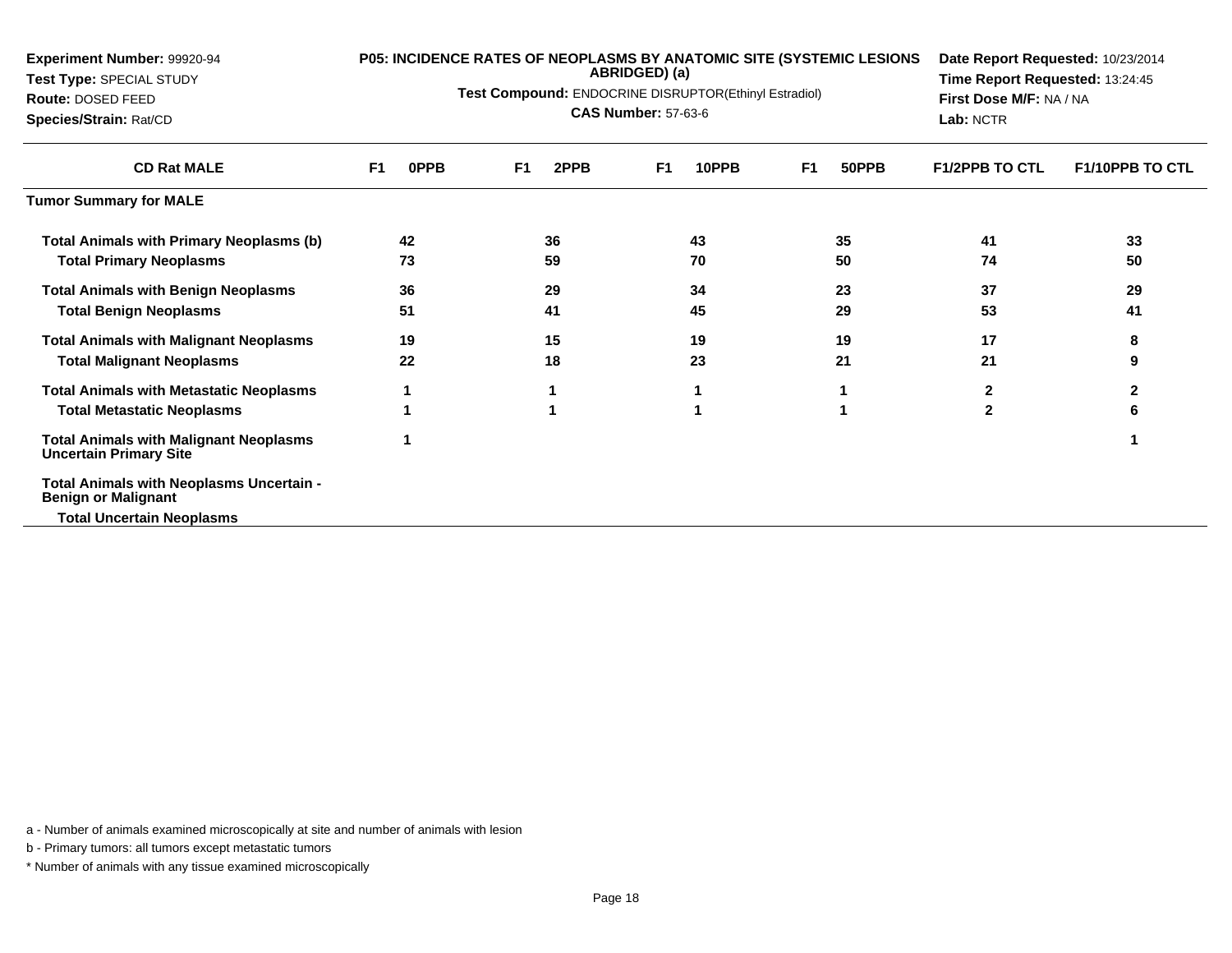**Experiment Number:** 99920-94**Test Type:** SPECIAL STUDY**Route:** DOSED FEED

**Species/Strain:** Rat/CD

### **P05: INCIDENCE RATES OF NEOPLASMS BY ANATOMIC SITE (SYSTEMIC LESIONSABRIDGED) (a)**

**Test Compound:** ENDOCRINE DISRUPTOR(Ethinyl Estradiol)

**CAS Number:** 57-63-6

**Date Report Requested:** 10/23/2014**Time Report Requested:** 13:24:45**First Dose M/F:** NA / NA**Lab:** NCTR

| <b>CD Rat MALE</b>                                                             | <b>F1/50PPB TO CTL</b> |
|--------------------------------------------------------------------------------|------------------------|
| Tumor Summary for MALE                                                         |                        |
| Total Animals with Primary Neoplasms (b)                                       | 35                     |
| <b>Total Primary Neoplasms</b>                                                 | 57                     |
| <b>Total Animals with Benign Neoplasms</b>                                     | 29                     |
| <b>Total Benign Neoplasms</b>                                                  | 38                     |
| <b>Total Animals with Malignant Neoplasms</b>                                  | 15                     |
| <b>Total Malignant Neoplasms</b>                                               | 19                     |
| <b>Total Animals with Metastatic Neoplasms</b>                                 |                        |
| <b>Total Metastatic Neoplasms</b>                                              |                        |
| <b>Total Animals with Malignant Neoplasms</b><br><b>Uncertain Primary Site</b> |                        |
| Total Animals with Neoplasms Uncertain -<br><b>Benign or Malignant</b>         |                        |
|                                                                                |                        |

**Total Uncertain Neoplasms**

\*\*\*END OF MALE DATA\*\*\*

a - Number of animals examined microscopically at site and number of animals with lesion

b - Primary tumors: all tumors except metastatic tumors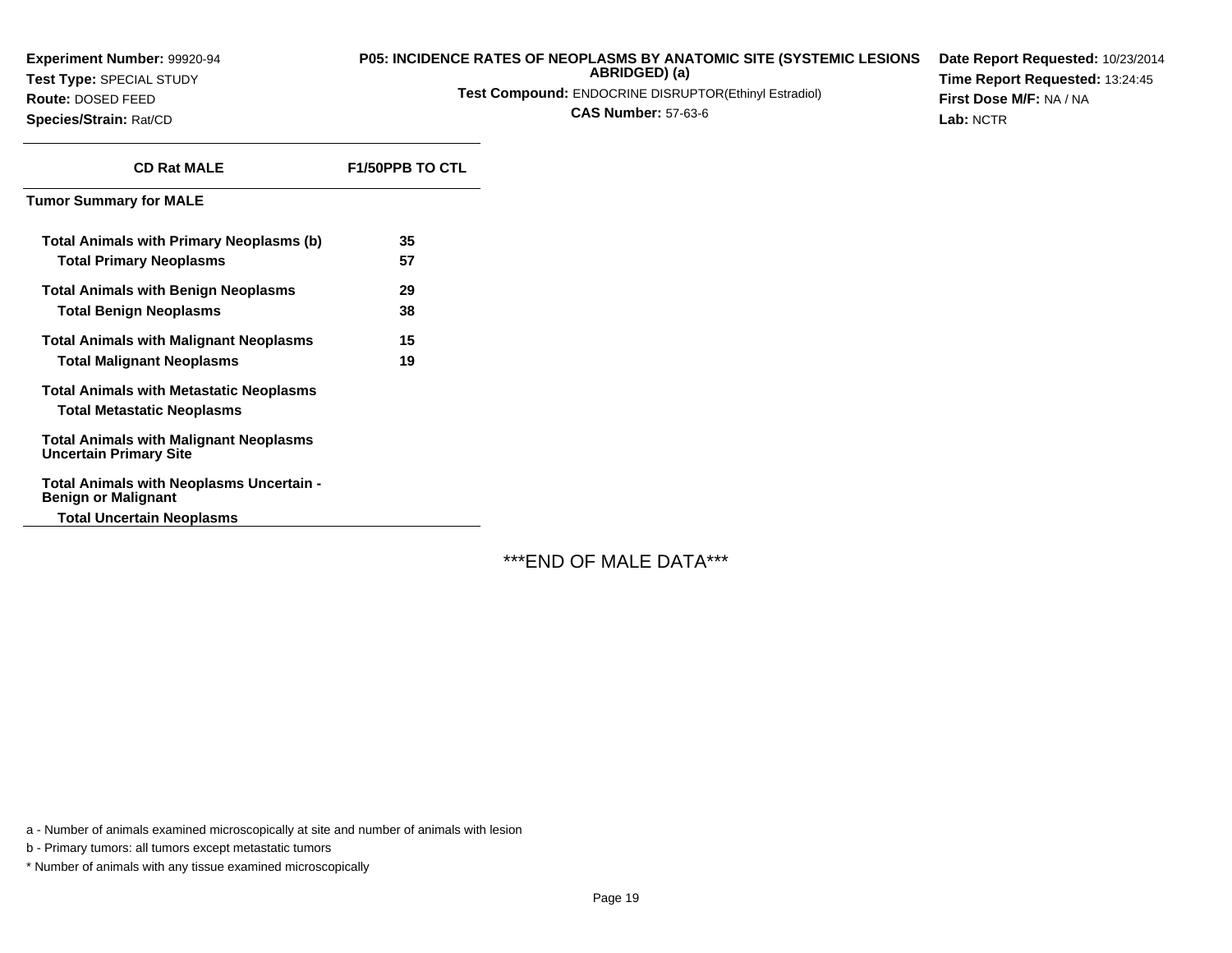**Experiment Number:** 99920-94**Test Type:** SPECIAL STUDY

**Route:** DOSED FEED

**Species/Strain:** Rat/CD

# **P05: INCIDENCE RATES OF NEOPLASMS BY ANATOMIC SITE (SYSTEMIC LESIONS ABRIDGED) (a)**

**Test Compound:** ENDOCRINE DISRUPTOR(Ethinyl Estradiol)

**CAS Number:** 57-63-6

**Date Report Requested:** 10/23/2014**Time Report Requested:** 13:24:45**First Dose M/F:** NA / NA**Lab:** NCTR

| <b>CD Rat FEMALE</b>                                 | 0PPB<br>F <sub>1</sub> | 2PPB<br>F <sub>1</sub> | <b>10 PPB</b><br>F <sub>1</sub> | <b>50 PPB</b><br>F <sub>1</sub> | <b>F1/2PPB TO CTL</b> | F1/10PPB TO CTL |
|------------------------------------------------------|------------------------|------------------------|---------------------------------|---------------------------------|-----------------------|-----------------|
| <b>Disposition Summary</b>                           |                        |                        |                                 |                                 |                       |                 |
| <b>Animals Initially In Study</b>                    | 51                     | 50                     | 50                              | 50                              | 50                    | 50              |
| <b>Early Deaths</b>                                  |                        |                        |                                 |                                 |                       |                 |
| <b>Moribund Sacrifice</b>                            | 24                     | 22                     | 27                              | 17                              | 26                    | 27              |
| <b>Natural Death</b>                                 |                        | 5                      | $\mathbf{3}$                    | 8                               | $\overline{7}$        | $\mathbf{1}$    |
| <b>Survivors</b>                                     |                        |                        |                                 |                                 |                       |                 |
| <b>Moribund Sacrifice</b>                            | $\mathbf 1$            |                        | $\mathbf{1}$                    |                                 | 1                     |                 |
| <b>Terminal Sacrifice</b>                            | 26                     | 23                     | 19                              | 25                              | 16                    | 22              |
| <b>Animals Examined Microscopically</b>              | 51                     | 50                     | 50                              | 50                              | 50                    | 50              |
| <b>ALIMENTARY SYSTEM</b>                             |                        |                        |                                 |                                 |                       |                 |
| Esophagus                                            | (51)                   | (50)                   | (49)                            | (50)                            | (50)                  | (50)            |
| Intestine Large, Cecum                               | (51)                   | (50)                   | (49)                            | (49)                            | (50)                  | (50)            |
| Intestine Large, Colon                               | (51)                   | (50)                   | (49)                            | (49)                            | (50)                  | (50)            |
| Carcinoma                                            |                        |                        |                                 |                                 | 1(2%)                 |                 |
| Intestine Large, Rectum                              | (51)                   | (50)                   | (49)                            | (50)                            | (50)                  | (50)            |
| Granular Cell Tumor Malignant, Metastatic,<br>Vagina |                        |                        |                                 | 1(2%)                           |                       |                 |
| Leiomyosarcoma, Metastatic, Uterus                   |                        | 1(2%)                  |                                 |                                 |                       |                 |
| Intestine Small, Duodenum                            | (51)                   | (50)                   | (49)                            | (49)                            | (50)                  | (50)            |
| Leiomyoma                                            |                        |                        |                                 |                                 |                       |                 |
| Intestine Small, Ileum                               | (51)                   | (50)                   | (48)                            | (49)                            | (48)                  | (50)            |
| Intestine Small, Jejunum                             | (51)                   | (50)                   | (47)                            | (47)                            | (48)                  | (50)            |
| Leiomyoma                                            |                        |                        |                                 |                                 |                       | 1(2%)           |
| Liver                                                | (51)                   | (50)                   | (49)                            | (50)                            | (50)                  | (50)            |
| Cholangiocarcinoma                                   | 1(2%)                  |                        |                                 |                                 |                       |                 |
| Cholangioma                                          |                        |                        |                                 |                                 |                       |                 |
| Hepatocellular Adenoma                               | 1(2%)                  | 1(2%)                  | 1(2%)                           | 2(4%)                           | 1(2%)                 | 1(2%)           |
| Hepatocellular Adenoma, Multiple                     |                        |                        |                                 |                                 |                       |                 |

a - Number of animals examined microscopically at site and number of animals with lesion

b - Primary tumors: all tumors except metastatic tumors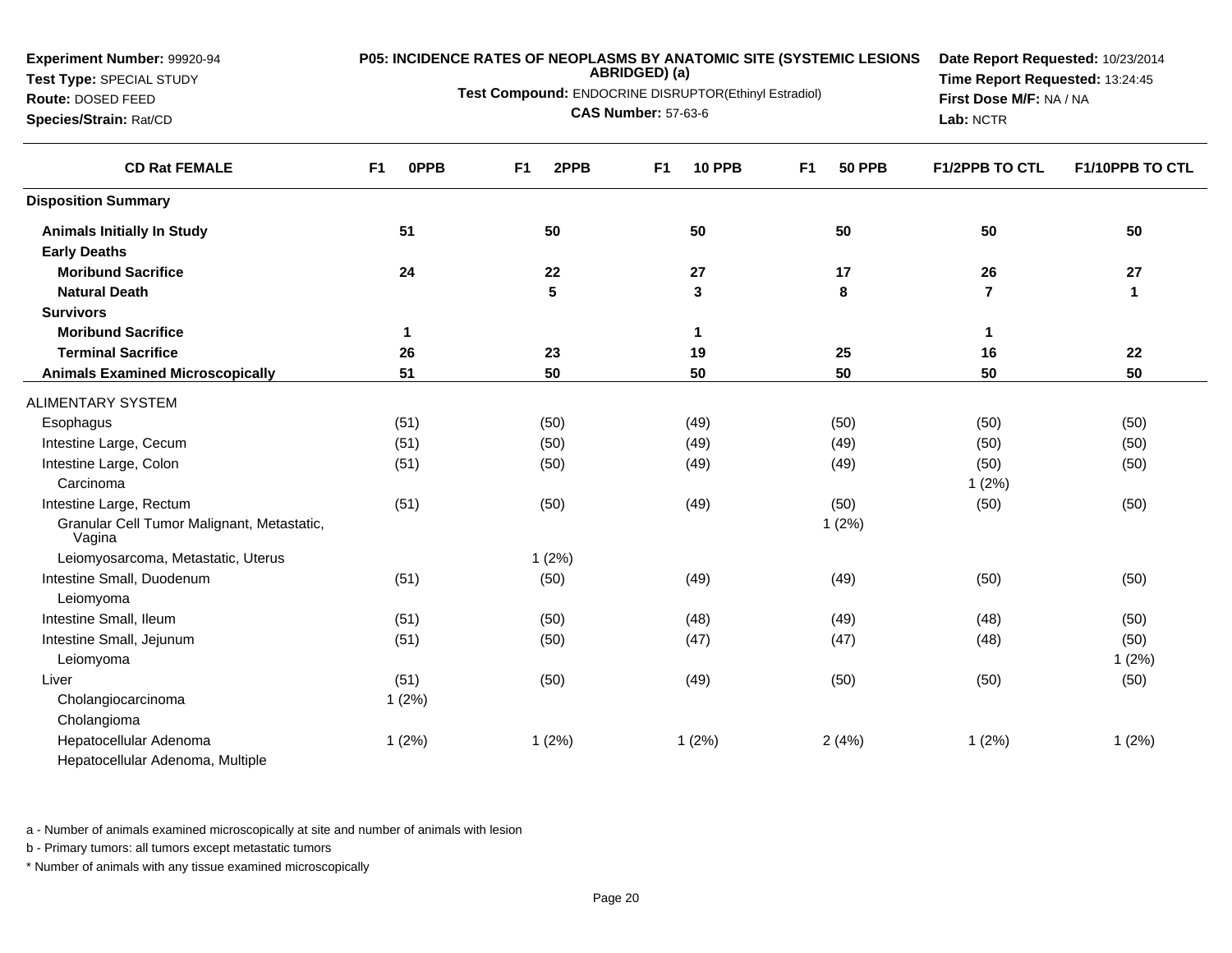**Test Type:** SPECIAL STUDY**Route:** DOSED FEED

**Species/Strain:** Rat/CD

# **P05: INCIDENCE RATES OF NEOPLASMS BY ANATOMIC SITE (SYSTEMIC LESIONS ABRIDGED) (a)**

**Test Compound:** ENDOCRINE DISRUPTOR(Ethinyl Estradiol)

**CAS Number:** 57-63-6

**Date Report Requested:** 10/23/2014**Time Report Requested:** 13:24:45**First Dose M/F:** NA / NA**Lab:** NCTR

| <b>CD Rat FEMALE</b>                 | F <sub>1</sub><br><b>OPPB</b> | 2PPB<br>F <sub>1</sub> | F <sub>1</sub><br><b>10 PPB</b> | F <sub>1</sub><br><b>50 PPB</b> | <b>F1/2PPB TO CTL</b> | F1/10PPB TO CTL |
|--------------------------------------|-------------------------------|------------------------|---------------------------------|---------------------------------|-----------------------|-----------------|
| Mesentery                            | (2)                           | (2)                    | (0)                             | (1)                             | (2)                   | (1)             |
| Leiomyosarcoma, Metastatic, Uterus   |                               | 1(50%)                 |                                 |                                 |                       |                 |
| Oral Mucosa                          | (3)                           | (1)                    | (4)                             | (4)                             | (5)                   | (7)             |
| Squamous Cell Carcinoma              | 3 (100%)                      | 1 (100%)               | 1(25%)                          | 2(50%)                          | 3(60%)                | 2 (29%)         |
| Pancreas                             | (51)                          | (50)                   | (49)                            | (49)                            | (50)                  | (50)            |
| Acinar Cell, Adenocarcinoma          |                               |                        |                                 | 1(2%)                           |                       |                 |
| Acinar Cell, Adenoma                 |                               | 1(2%)                  |                                 |                                 |                       |                 |
| <b>Salivary Glands</b>               | (51)                          | (49)                   | (49)                            | (50)                            | (50)                  | (50)            |
| Stomach, Forestomach                 | (51)                          | (50)                   | (49)                            | (50)                            | (50)                  | (50)            |
| Squamous Cell Papilloma              | 1(2%)                         |                        | 1(2%)                           |                                 | 1(2%)                 |                 |
| Stomach, Glandular                   | (51)                          | (50)                   | (49)                            | (50)                            | (50)                  | (50)            |
| Tooth                                | (0)                           | (0)                    | (0)                             | (0)                             | (1)                   | (0)             |
| CARDIOVASCULAR SYSTEM                |                               |                        |                                 |                                 |                       |                 |
| <b>Blood Vessel</b>                  | (51)                          | (50)                   | (49)                            | (50)                            | (50)                  | (50)            |
| Heart                                | (51)                          | (50)                   | (49)                            | (50)                            | (50)                  | (50)            |
| Endocardium, Schwannoma Malignant    |                               | 1(2%)                  |                                 |                                 |                       |                 |
| <b>ENDOCRINE SYSTEM</b>              |                               |                        |                                 |                                 |                       |                 |
| <b>Adrenal Cortex</b>                | (51)                          | (50)                   | (49)                            | (50)                            | (50)                  | (50)            |
| Adenoma                              | 1(2%)                         | 2(4%)                  | 1(2%)                           | 1(2%)                           | 1(2%)                 | 2(4%)           |
| Adrenal Medulla                      | (48)                          | (50)                   | (49)                            | (50)                            | (49)                  | (48)            |
| Pheochromocytoma Benign              | 2(4%)                         |                        |                                 |                                 |                       | 1(2%)           |
| Islets, Pancreatic                   | (51)                          | (50)                   | (49)                            | (49)                            | (50)                  | (50)            |
| Adenoma                              | 1(2%)                         | 1(2%)                  |                                 | 1(2%)                           |                       |                 |
| Carcinoma                            |                               |                        | 1(2%)                           | 1(2%)                           |                       |                 |
| Parathyroid Gland                    | (48)                          | (47)                   | (46)                            | (43)                            | (46)                  | (44)            |
| Adenoma                              |                               | 1(2%)                  |                                 | 1(2%)                           |                       |                 |
| Carcinoma, Metastatic, Thyroid Gland |                               | 1(2%)                  |                                 |                                 |                       |                 |
|                                      |                               |                        |                                 |                                 |                       |                 |

a - Number of animals examined microscopically at site and number of animals with lesion

b - Primary tumors: all tumors except metastatic tumors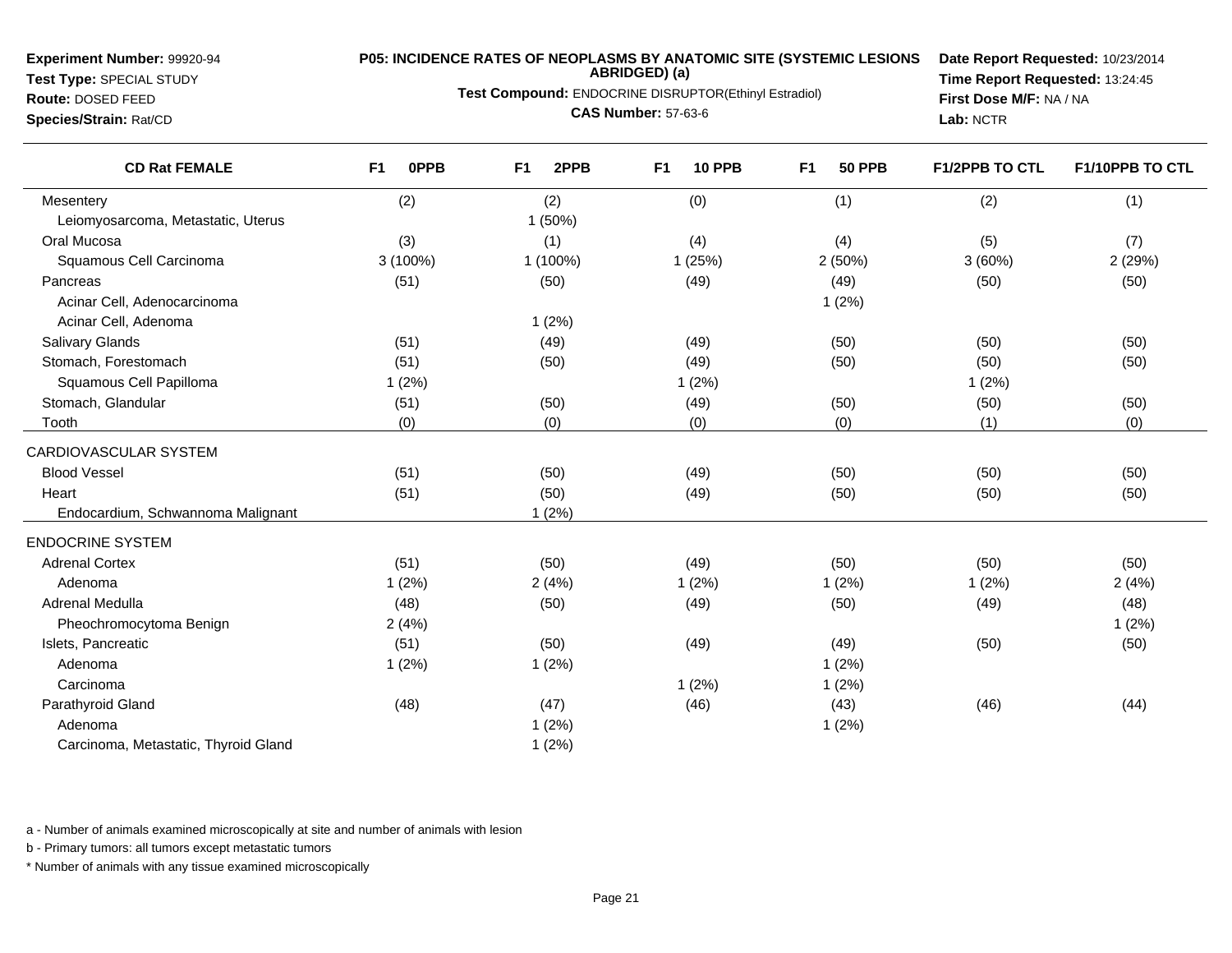**Test Type:** SPECIAL STUDY

**Route:** DOSED FEED**Species/Strain:** Rat/CD

# **P05: INCIDENCE RATES OF NEOPLASMS BY ANATOMIC SITE (SYSTEMIC LESIONS ABRIDGED) (a)**

**Test Compound:** ENDOCRINE DISRUPTOR(Ethinyl Estradiol)

**CAS Number:** 57-63-6

**Date Report Requested:** 10/23/2014**Time Report Requested:** 13:24:45**First Dose M/F:** NA / NA**Lab:** NCTR

| <b>CD Rat FEMALE</b>                                    | <b>OPPB</b><br>F <sub>1</sub> | F <sub>1</sub><br>2PPB | F <sub>1</sub><br><b>10 PPB</b> | <b>50 PPB</b><br>F <sub>1</sub> | <b>F1/2PPB TO CTL</b> | F1/10PPB TO CTL |
|---------------------------------------------------------|-------------------------------|------------------------|---------------------------------|---------------------------------|-----------------------|-----------------|
| <b>Pituitary Gland</b>                                  | (51)                          | (50)                   | (50)                            | (50)                            | (50)                  | (50)            |
| Pars Distalis, Adenoma                                  | 38 (75%)                      | 35 (70%)               | 40 (80%)                        | 37 (74%)                        | 37 (74%)              | 36 (72%)        |
| Pars Distalis, Carcinoma                                |                               | 1(2%)                  |                                 | 1(2%)                           | 1(2%)                 | 1(2%)           |
| Pars Nervosa, Schwannoma Malignant,<br>Metastatic, Nose |                               |                        |                                 | 1(2%)                           |                       |                 |
| <b>Thyroid Gland</b>                                    | (51)                          | (50)                   | (49)                            | (50)                            | (50)                  | (50)            |
| Bilateral, C Cell, Carcinoma                            |                               | 1(2%)                  |                                 |                                 |                       |                 |
| C Cell, Adenoma                                         | 2(4%)                         | 3(6%)                  | 1(2%)                           | 1(2%)                           | 1(2%)                 | 3(6%)           |
| C Cell, Carcinoma                                       |                               |                        |                                 |                                 | 1(2%)                 |                 |
| Follicular Cel, Adenoma                                 | 1(2%)                         |                        |                                 |                                 | 1(2%)                 |                 |
| Follicular Cel, Carcinoma                               |                               |                        |                                 |                                 | 2(4%)                 |                 |
| <b>GENERAL BODY SYSTEM</b>                              |                               |                        |                                 |                                 |                       |                 |
| <b>Tissue NOS</b>                                       | (0)                           | (0)                    | (1)                             | (0)                             | (0)                   | (0)             |
| Sarcoma                                                 |                               |                        | 1 (100%)                        |                                 |                       |                 |
| <b>GENITAL SYSTEM</b>                                   |                               |                        |                                 |                                 |                       |                 |
| <b>Clitoral Gland</b>                                   | (50)                          | (49)                   | (48)                            | (50)                            | (50)                  | (49)            |
| Adenoma                                                 |                               |                        |                                 | 2(4%)                           |                       |                 |
| Carcinoma                                               |                               | 1(2%)                  |                                 | 1(2%)                           | 1(2%)                 |                 |
| Sarcoma                                                 |                               |                        |                                 |                                 | 1(2%)                 |                 |
| Squamous Cell Carcinoma                                 |                               | 1(2%)                  |                                 | 1(2%)                           |                       |                 |
| Squamous Cell Papilloma                                 | 1(2%)                         |                        |                                 |                                 |                       |                 |
| Ovary                                                   | (51)                          | (50)                   | (49)                            | (50)                            | (50)                  | (50)            |
| Carcinoma, Metastatic, Kidney                           |                               |                        |                                 |                                 | 1(2%)                 |                 |
| Granulosa Cell Tumor Benign                             |                               |                        | 1(2%)                           |                                 | 1(2%)                 |                 |
| Sertoli Cell Tumor Benign                               | 1(2%)                         | 1(2%)                  | 1(2%)                           |                                 |                       |                 |
| Oviduct                                                 | (51)                          | (50)                   | (49)                            | (50)                            | (50)                  | (50)            |
| <b>Uterus</b>                                           | (51)                          | (50)                   | (49)                            | (50)                            | (50)                  | (50)            |
| Cervix, Squamous Cell Carcinoma                         |                               |                        |                                 | 1(2%)                           |                       |                 |

a - Number of animals examined microscopically at site and number of animals with lesion

b - Primary tumors: all tumors except metastatic tumors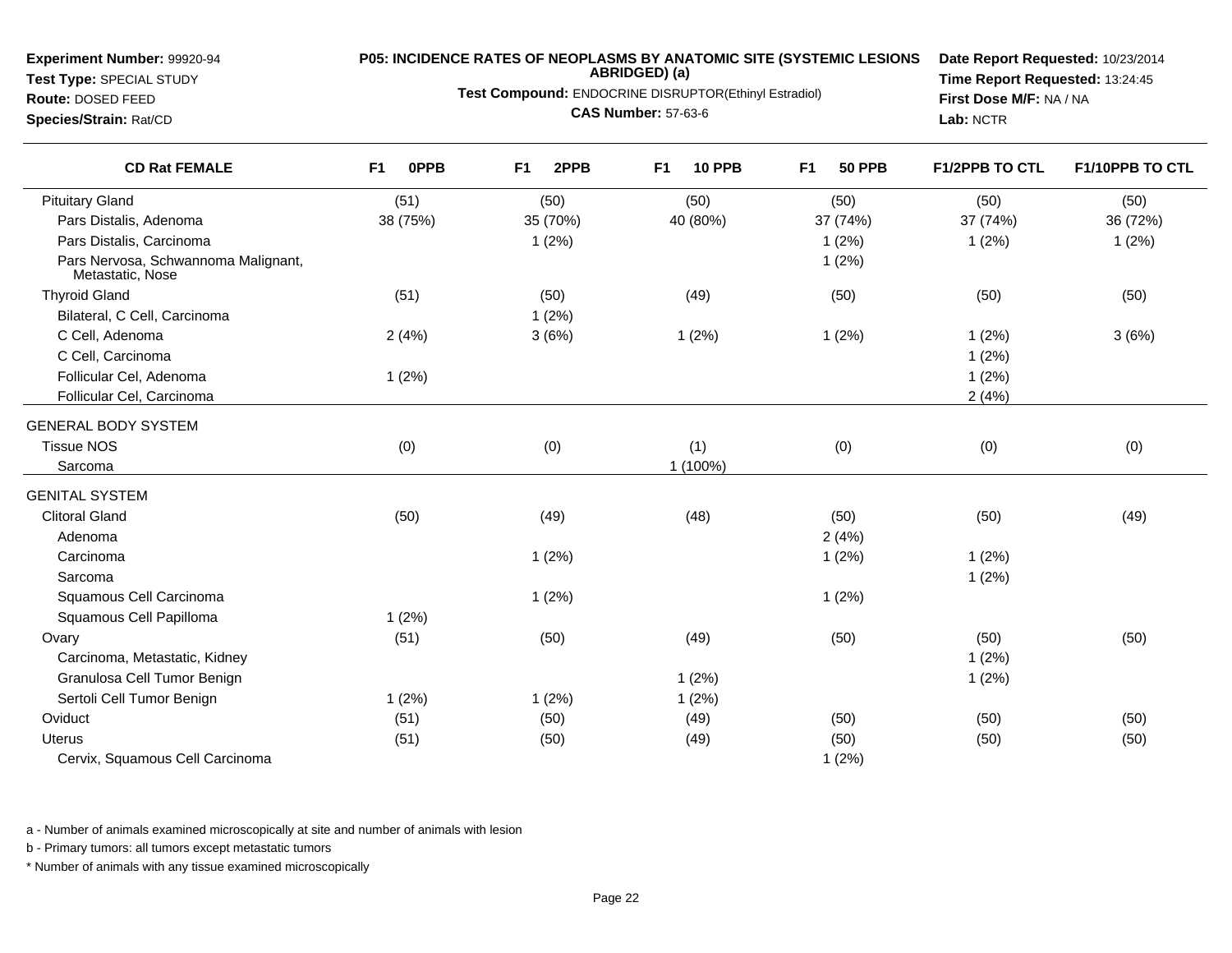**Test Type:** SPECIAL STUDY**Route:** DOSED FEED

**Species/Strain:** Rat/CD

# **P05: INCIDENCE RATES OF NEOPLASMS BY ANATOMIC SITE (SYSTEMIC LESIONS ABRIDGED) (a)**

**Test Compound:** ENDOCRINE DISRUPTOR(Ethinyl Estradiol)

**CAS Number:** 57-63-6

**Date Report Requested:** 10/23/2014**Time Report Requested:** 13:24:45**First Dose M/F:** NA / NA**Lab:** NCTR

| <b>CD Rat FEMALE</b>                                   | F <sub>1</sub><br><b>OPPB</b> | 2PPB<br>F <sub>1</sub> | <b>10 PPB</b><br>F <sub>1</sub> | F <sub>1</sub><br><b>50 PPB</b> | <b>F1/2PPB TO CTL</b> | F1/10PPB TO CTL |
|--------------------------------------------------------|-------------------------------|------------------------|---------------------------------|---------------------------------|-----------------------|-----------------|
| Endometrium, Adenocarcinoma                            |                               | 1(2%)                  |                                 |                                 |                       |                 |
| Endometrium, Adenoma                                   | 1(2%)                         |                        |                                 | 2(4%)                           | 1(2%)                 | 2(4%)           |
| Fibrous Histiocytoma                                   |                               |                        |                                 |                                 |                       | 1(2%)           |
| Leiomyoma                                              |                               | 1(2%)                  |                                 |                                 |                       |                 |
| Leiomyosarcoma                                         |                               | 1(2%)                  |                                 |                                 |                       |                 |
| Polyp Stromal                                          | 2(4%)                         | 4(8%)                  | 5(10%)                          | 5 (10%)                         | 5 (10%)               | 6 (12%)         |
| Sarcoma Stromal                                        |                               |                        |                                 |                                 |                       | 1(2%)           |
| Vagina                                                 | (51)                          | (50)                   | (49)                            | (49)                            | (50)                  | (48)            |
| Granular Cell Tumor Benign                             |                               |                        | 1(2%)                           |                                 |                       |                 |
| <b>Granular Cell Tumor Malignant</b>                   |                               |                        |                                 | 1(2%)                           |                       |                 |
| Polyp                                                  |                               | 1(2%)                  | 1(2%)                           |                                 | 1(2%)                 |                 |
| <b>HEMATOPOIETIC SYSTEM</b>                            |                               |                        |                                 |                                 |                       |                 |
| <b>Bone Marrow</b>                                     | (51)                          | (50)                   | (49)                            | (50)                            | (50)                  | (50)            |
| Lymph Node                                             | (16)                          | (14)                   | (6)                             | (10)                            | (15)                  | (12)            |
| Carcinoma, Metastatic, Thyroid Gland                   |                               |                        |                                 |                                 | 1(7%)                 |                 |
| Deep Cervical, Carcinoma, Metastatic,<br>Thyroid Gland |                               |                        |                                 |                                 | 1(7%)                 |                 |
| Lymph Node, Mandibular                                 | (51)                          | (50)                   | (49)                            | (50)                            | (50)                  | (49)            |
| Lymph Node, Mesenteric                                 | (51)                          | (50)                   | (47)                            | (50)                            | (50)                  | (50)            |
| Spleen                                                 | (51)                          | (50)                   | (49)                            | (50)                            | (50)                  | (50)            |
| Sarcoma                                                |                               |                        |                                 | 1(2%)                           |                       |                 |
| Thymus                                                 | (51)                          | (44)                   | (45)                            | (48)                            | (44)                  | (46)            |
| Thymoma Benign                                         |                               |                        |                                 |                                 |                       |                 |
| <b>INTEGUMENTARY SYSTEM</b>                            |                               |                        |                                 |                                 |                       |                 |
| <b>Mammary Gland</b>                                   | (51)                          | (49)                   | (49)                            | (50)                            | (49)                  | (50)            |
| Adenocarcinoma                                         | 5 (10%)                       | 9(18%)                 | 9(18%)                          | 6(12%)                          | 3(6%)                 | 8 (16%)         |
| Adenocarcinoma, Multiple                               | 3(6%)                         | 1(2%)                  |                                 | 3(6%)                           |                       |                 |
| Fibroadenoma                                           | 18 (35%)                      | 14 (29%)               | 18 (37%)                        | 22 (44%)                        | 16 (33%)              | 15 (30%)        |
|                                                        |                               |                        |                                 |                                 |                       |                 |

a - Number of animals examined microscopically at site and number of animals with lesion

b - Primary tumors: all tumors except metastatic tumors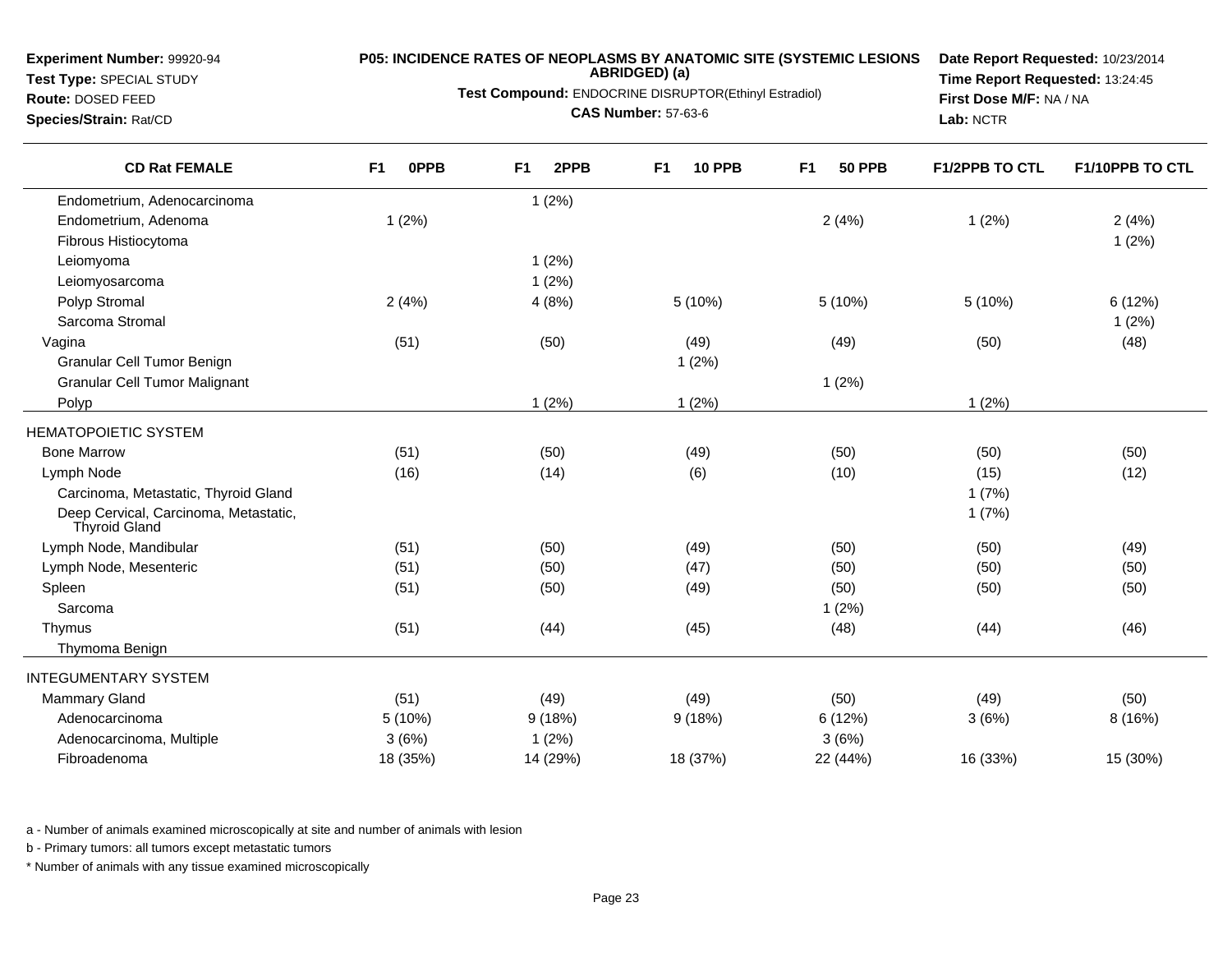| Experiment Number: 99920-94<br>Test Type: SPECIAL STUDY<br>Route: DOSED FEED<br>Species/Strain: Rat/CD | P05: INCIDENCE RATES OF NEOPLASMS BY ANATOMIC SITE (SYSTEMIC LESIONS<br>ABRIDGED) (a)<br>Test Compound: ENDOCRINE DISRUPTOR(Ethinyl Estradiol)<br><b>CAS Number: 57-63-6</b> |          |           |          |                |               |    | Date Report Requested: 10/23/2014<br>Time Report Requested: 13:24:45<br>First Dose M/F: NA / NA<br>Lab: NCTR |                       |                 |
|--------------------------------------------------------------------------------------------------------|------------------------------------------------------------------------------------------------------------------------------------------------------------------------------|----------|-----------|----------|----------------|---------------|----|--------------------------------------------------------------------------------------------------------------|-----------------------|-----------------|
| <b>CD Rat FEMALE</b>                                                                                   | F1                                                                                                                                                                           | 0PPB     | <b>F1</b> | 2PPB     | F <sub>1</sub> | <b>10 PPB</b> | F1 | <b>50 PPB</b>                                                                                                | <b>F1/2PPB TO CTL</b> | F1/10PPB TO CTL |
| Fibroadenoma, Multiple                                                                                 |                                                                                                                                                                              | 14 (27%) |           | 14 (29%) |                | 15 (31%)      |    | 5(10%)                                                                                                       | 10 (20%)              | 13 (26%)        |
| Skin                                                                                                   |                                                                                                                                                                              | (51)     |           | (50)     |                | (49)          |    | (50)                                                                                                         | (50)                  | (50)            |
| <b>Basal Cell Carcinoma</b>                                                                            |                                                                                                                                                                              |          |           |          |                |               |    |                                                                                                              |                       | 1(2%)           |
| Fibrous Histiocytoma                                                                                   |                                                                                                                                                                              |          |           |          |                |               |    |                                                                                                              |                       | 1(2%)           |
| Keratoacanthoma                                                                                        |                                                                                                                                                                              |          |           |          |                | 1(2%)         |    |                                                                                                              |                       | 1(2%)           |
| Sarcoma                                                                                                |                                                                                                                                                                              |          |           | 1(2%)    |                |               |    |                                                                                                              |                       |                 |
| Sebaceous Gl, Carcinoma                                                                                |                                                                                                                                                                              | 1(2%)    |           |          |                |               |    |                                                                                                              |                       |                 |
| Squamous Cell Papilloma                                                                                |                                                                                                                                                                              | 1(2%)    |           |          |                |               |    |                                                                                                              |                       |                 |
| Subcut Tiss, Granular Cell Tumor Benign                                                                |                                                                                                                                                                              |          |           |          |                |               |    |                                                                                                              |                       |                 |
| Subcut Tiss, Leiomyosarcoma, Metastatic,<br><b>Uterus</b>                                              |                                                                                                                                                                              |          |           | 1(2%)    |                |               |    |                                                                                                              |                       |                 |
| Subcut Tiss, Lipoma                                                                                    |                                                                                                                                                                              |          |           |          |                |               |    |                                                                                                              |                       |                 |
| MUSCULOSKELETAL SYSTEM                                                                                 |                                                                                                                                                                              |          |           |          |                |               |    |                                                                                                              |                       |                 |
| Bone, Femur                                                                                            |                                                                                                                                                                              | (51)     |           | (50)     |                | (49)          |    | (50)                                                                                                         | (50)                  | (50)            |
| <b>Skeletal Muscle</b>                                                                                 |                                                                                                                                                                              | (1)      |           | (0)      |                | (1)           |    | (1)                                                                                                          | (0)                   | (4)             |
| NERVOUS SYSTEM                                                                                         |                                                                                                                                                                              |          |           |          |                |               |    |                                                                                                              |                       |                 |
| Brain, Brain Stem                                                                                      |                                                                                                                                                                              | (51)     |           | (50)     |                | (49)          |    | (50)                                                                                                         | (50)                  | (50)            |
| Carcinoma, Metastatic, Pituitary Gland                                                                 |                                                                                                                                                                              |          |           | 1(2%)    |                |               |    | 1(2%)                                                                                                        | 1(2%)                 | 1(2%)           |
| Brain, Cerebellum                                                                                      |                                                                                                                                                                              | (51)     |           | (50)     |                | (49)          |    | (50)                                                                                                         | (50)                  | (50)            |
| Brain, Cerebrum                                                                                        |                                                                                                                                                                              | (51)     |           | (50)     |                | (49)          |    | (50)                                                                                                         | (50)                  | (50)            |
| Astrocytoma Nos                                                                                        |                                                                                                                                                                              |          |           |          |                |               |    |                                                                                                              | 1(2%)                 |                 |
| Granular Cell Tumor Benign                                                                             |                                                                                                                                                                              | 1(2%)    |           |          |                |               |    |                                                                                                              |                       |                 |
| Oligodendroglioma Nos                                                                                  |                                                                                                                                                                              |          |           |          |                | 1(2%)         |    |                                                                                                              |                       |                 |
| Peripheral Nerve                                                                                       |                                                                                                                                                                              | (1)      |           | (0)      |                | (0)           |    | (0)                                                                                                          | (0)                   | (2)             |
| <b>RESPIRATORY SYSTEM</b>                                                                              |                                                                                                                                                                              |          |           |          |                |               |    |                                                                                                              |                       |                 |
| Lung                                                                                                   |                                                                                                                                                                              | (51)     |           | (50)     |                | (49)          |    | (50)                                                                                                         | (50)                  | (50)            |
| Alveolar/Bronchiolar Adenoma                                                                           |                                                                                                                                                                              |          |           | 1(2%)    |                |               |    |                                                                                                              |                       | 1(2%)           |

a - Number of animals examined microscopically at site and number of animals with lesion

b - Primary tumors: all tumors except metastatic tumors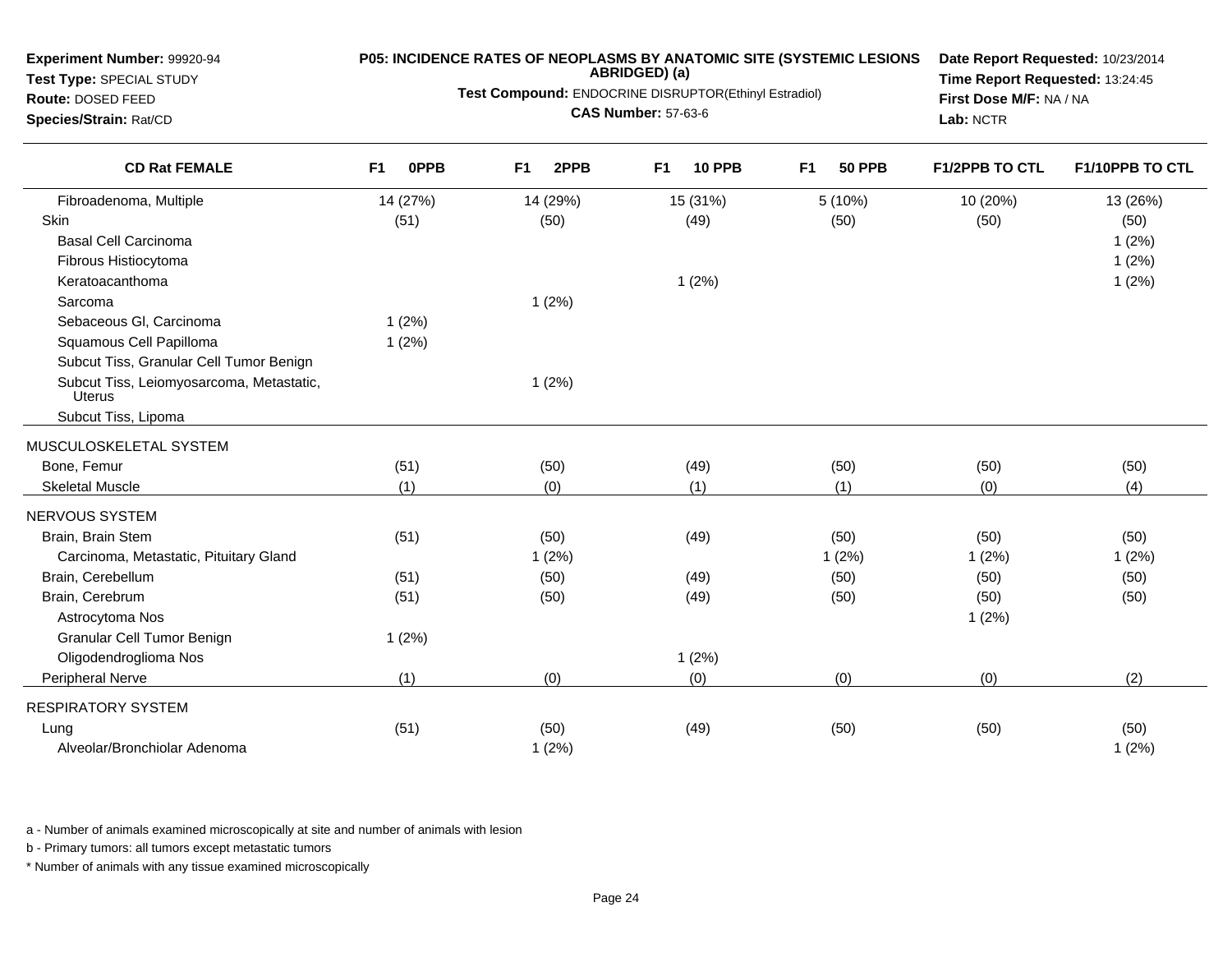**Test Type:** SPECIAL STUDY

**Route:** DOSED FEED**Species/Strain:** Rat/CD

# **P05: INCIDENCE RATES OF NEOPLASMS BY ANATOMIC SITE (SYSTEMIC LESIONS ABRIDGED) (a)**

**Test Compound:** ENDOCRINE DISRUPTOR(Ethinyl Estradiol)

**CAS Number:** 57-63-6

**Date Report Requested:** 10/23/2014**Time Report Requested:** 13:24:45**First Dose M/F:** NA / NA**Lab:** NCTR

| <b>CD Rat FEMALE</b>                   | F <sub>1</sub><br>0PPB | F <sub>1</sub><br>2PPB | F <sub>1</sub><br><b>10 PPB</b> | F <sub>1</sub><br><b>50 PPB</b> | <b>F1/2PPB TO CTL</b> | F1/10PPB TO CTL |
|----------------------------------------|------------------------|------------------------|---------------------------------|---------------------------------|-----------------------|-----------------|
| Nephroblastoma, Metastatic, Kidney     |                        |                        |                                 |                                 |                       | 1(2%)           |
| Nose                                   | (51)                   | (50)                   | (49)                            | (50)                            | (50)                  | (50)            |
| Schwannoma Malignant                   |                        |                        |                                 | 1(2%)                           |                       |                 |
| Trachea                                | (51)                   | (50)                   | (49)                            | (50)                            | (50)                  | (50)            |
| SPECIAL SENSES SYSTEM                  |                        |                        |                                 |                                 |                       |                 |
| Ear                                    | (0)                    | (1)                    | (0)                             | (0)                             | (0)                   | (0)             |
| <b>Neural Crest Tumor</b>              |                        | 1 (100%)               |                                 |                                 |                       |                 |
| Eye                                    | (51)                   | (49)                   | (48)                            | (49)                            | (50)                  | (50)            |
| Squamous Cell Carcinoma, Deep Invasion |                        |                        |                                 |                                 | 1(2%)                 |                 |
| <b>Harderian Gland</b>                 | (51)                   | (49)                   | (49)                            | (50)                            | (50)                  | (50)            |
| Zymbal's Gland                         | (0)                    | (0)                    | (0)                             | (0)                             | (0)                   | (0)             |
| Carcinoma                              |                        |                        |                                 |                                 |                       |                 |
| <b>URINARY SYSTEM</b>                  |                        |                        |                                 |                                 |                       |                 |
| Kidney                                 | (51)                   | (50)                   | (49)                            | (50)                            | (50)                  | (50)            |
| Bilateral, Renal Tubule, Carcinoma     |                        | 2(4%)                  |                                 | 1(2%)                           | 1(2%)                 |                 |
| Nephroblastoma                         |                        |                        |                                 |                                 |                       | 1(2%)           |
| Renal Tubule, Adenoma                  |                        |                        |                                 | 1(2%)                           |                       |                 |
| <b>Urinary Bladder</b>                 | (51)                   | (49)                   | (49)                            | (48)                            | (48)                  | (50)            |
| <b>SYSTEMIC LESIONS</b>                |                        |                        |                                 |                                 |                       |                 |
| Multiple Organ                         | $*(51)$                | $*(50)$                | $*(50)$                         | $*(50)$                         | $*(50)$               | $*(50)$         |
| Leukemia Mononuclear                   |                        |                        |                                 | 1(2%)                           |                       |                 |
| Lymphoma Malignant                     |                        |                        |                                 | 1(2%)                           | 2(4%)                 | 1(2%)           |
| Mesothelioma Malignant                 |                        |                        |                                 |                                 |                       | 1(2%)           |

a - Number of animals examined microscopically at site and number of animals with lesion

b - Primary tumors: all tumors except metastatic tumors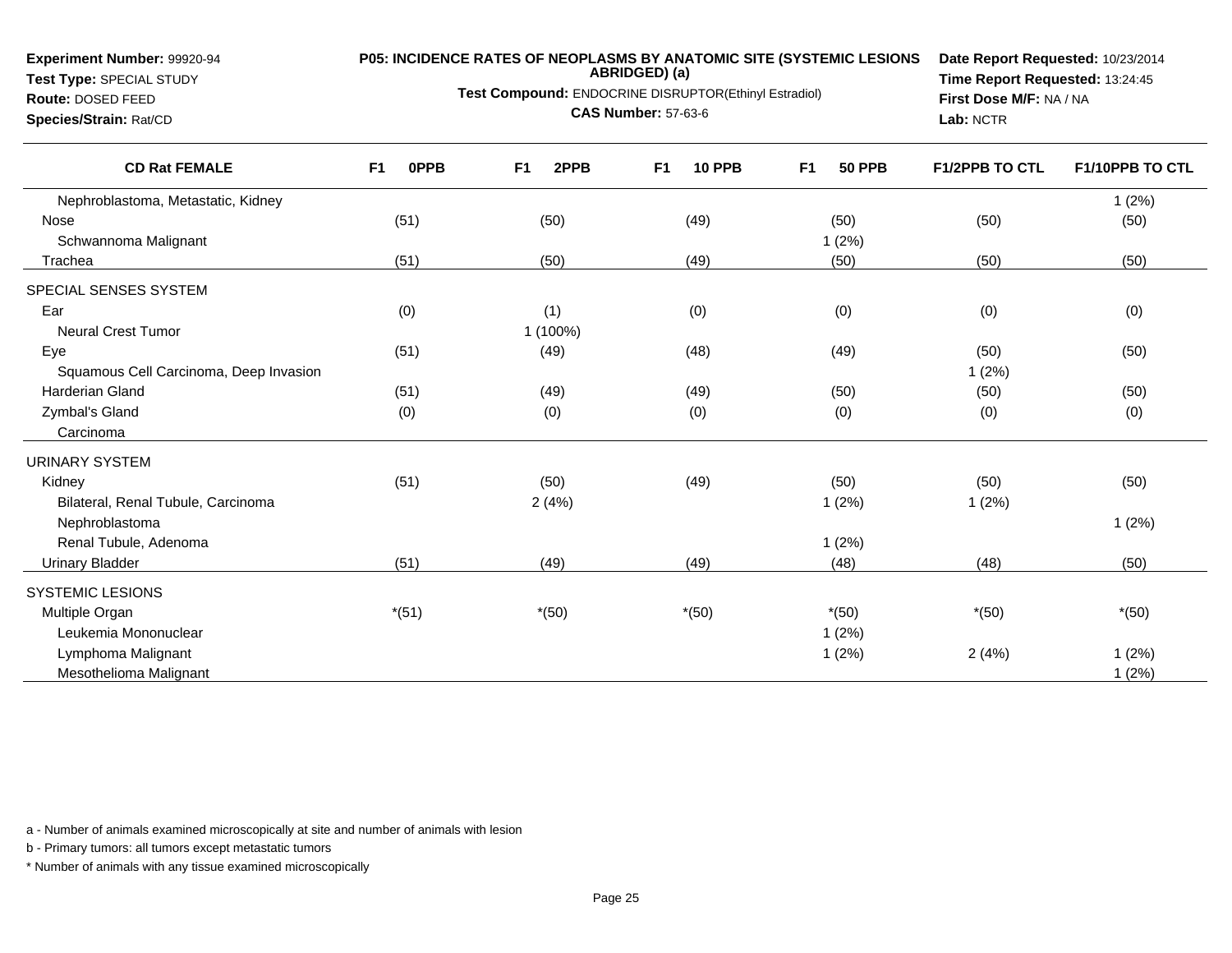**Test Type:** SPECIAL STUDY

**Route:** DOSED FEED**Species/Strain:** Rat/CD

### **P05: INCIDENCE RATES OF NEOPLASMS BY ANATOMIC SITE (SYSTEMIC LESIONSABRIDGED) (a)**

**Test Compound:** ENDOCRINE DISRUPTOR(Ethinyl Estradiol)

**CAS Number:** 57-63-6

**Date Report Requested:** 10/23/2014**Time Report Requested:** 13:24:45**First Dose M/F:** NA / NA**Lab:** NCTR

| <b>CD Rat FEMALE</b>                                     | <b>F1/50PPB TO CTL</b> |  |  |
|----------------------------------------------------------|------------------------|--|--|
| <b>Disposition Summary</b>                               |                        |  |  |
| <b>Animals Initially In Study</b><br><b>Early Deaths</b> | 50                     |  |  |
| <b>Moribund Sacrifice</b>                                | 22                     |  |  |
| <b>Natural Death</b>                                     | 6                      |  |  |
| <b>Survivors</b>                                         |                        |  |  |
| <b>Moribund Sacrifice</b>                                |                        |  |  |
| <b>Terminal Sacrifice</b>                                | 22                     |  |  |
| <b>Animals Examined Microscopically</b>                  | 50                     |  |  |
| <b>ALIMENTARY SYSTEM</b>                                 |                        |  |  |
| Esophagus                                                | (50)                   |  |  |
| Intestine Large, Cecum                                   | (50)                   |  |  |
| Intestine Large, Colon                                   | (50)                   |  |  |
| Carcinoma                                                |                        |  |  |
| Intestine Large, Rectum                                  | (50)                   |  |  |
| Granular Cell Tumor Malignant, Metastatic,<br>Vagina     |                        |  |  |
| Leiomyosarcoma, Metastatic, Uterus                       |                        |  |  |
| Intestine Small, Duodenum                                | (50)                   |  |  |
| Leiomyoma                                                | 1(2%)                  |  |  |
| Intestine Small, Ileum                                   | (49)                   |  |  |
| Intestine Small, Jejunum                                 | (50)                   |  |  |
| Leiomyoma                                                |                        |  |  |
| Liver                                                    | (50)                   |  |  |
| Cholangiocarcinoma                                       |                        |  |  |
| Cholangioma                                              | 1(2%)                  |  |  |
| Hepatocellular Adenoma                                   | 2(4%)                  |  |  |
| Hepatocellular Adenoma, Multiple                         | 1(2%)                  |  |  |

a - Number of animals examined microscopically at site and number of animals with lesion

b - Primary tumors: all tumors except metastatic tumors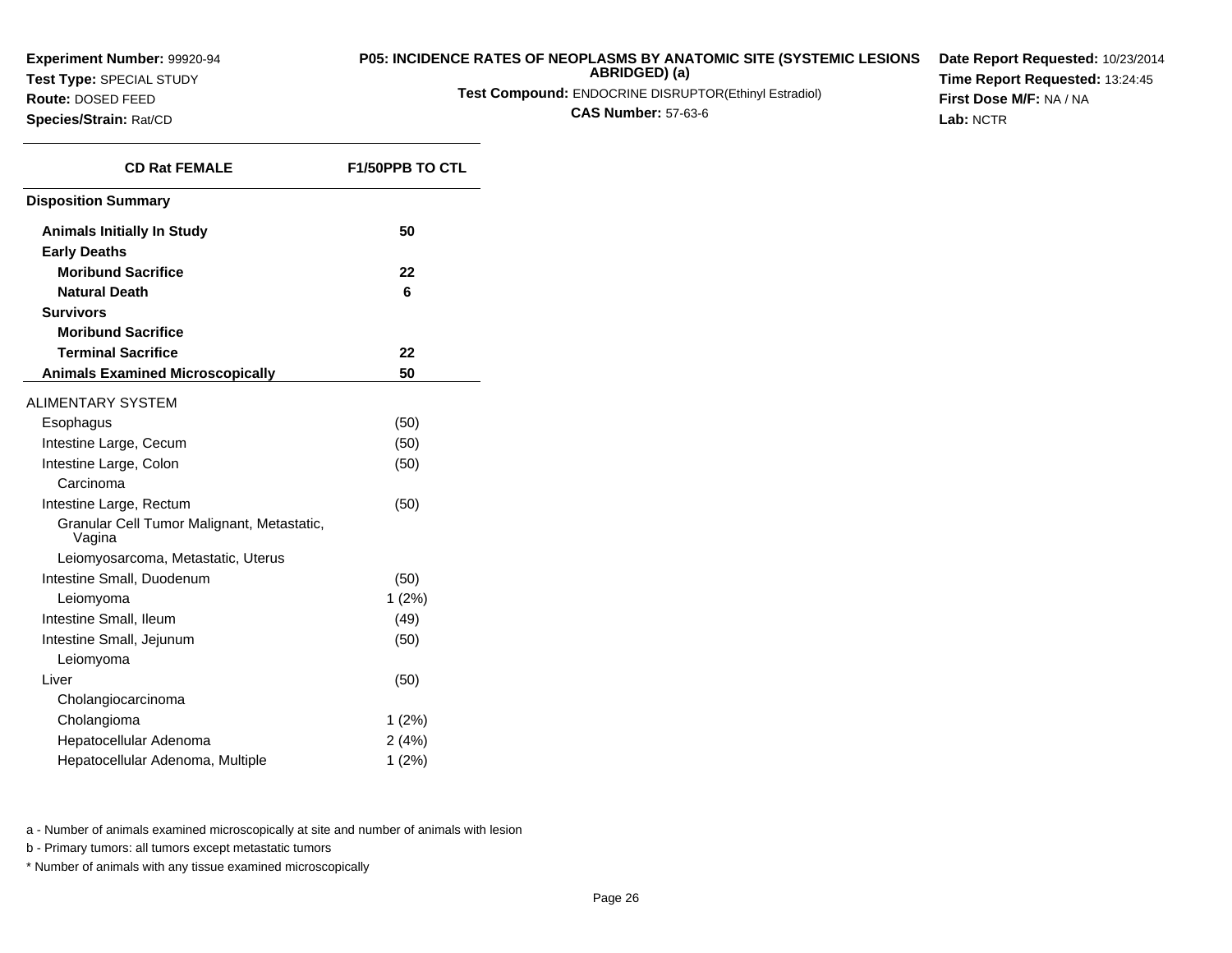**Test Type:** SPECIAL STUDY**Route:** DOSED FEED

# **P05: INCIDENCE RATES OF NEOPLASMS BY ANATOMIC SITE (SYSTEMIC LESIONS ABRIDGED) (a)**

**Test Compound:** ENDOCRINE DISRUPTOR(Ethinyl Estradiol)

**CAS Number:** 57-63-6

**Date Report Requested:** 10/23/2014**Time Report Requested:** 13:24:45**First Dose M/F:** NA / NA**Lab:** NCTR

**Species/Strain:** Rat/CD

| <b>CD Rat FEMALE</b>                 | <b>F1/50PPB TO CTL</b> |
|--------------------------------------|------------------------|
| Mesentery                            | (0)                    |
| Leiomyosarcoma, Metastatic, Uterus   |                        |
| Oral Mucosa                          | (4)                    |
| Squamous Cell Carcinoma              | 1(25%)                 |
| Pancreas                             | (50)                   |
| Acinar Cell, Adenocarcinoma          |                        |
| Acinar Cell, Adenoma                 |                        |
| <b>Salivary Glands</b>               | (50)                   |
| Stomach, Forestomach                 | (50)                   |
| Squamous Cell Papilloma              |                        |
| Stomach, Glandular                   | (50)                   |
| Tooth                                | (0)                    |
| CARDIOVASCULAR SYSTEM                |                        |
| <b>Blood Vessel</b>                  | (50)                   |
| Heart                                | (50)                   |
| Endocardium, Schwannoma Malignant    |                        |
| <b>ENDOCRINE SYSTEM</b>              |                        |
| <b>Adrenal Cortex</b>                | (50)                   |
| Adenoma                              | 3(6%)                  |
| Adrenal Medulla                      | (49)                   |
| Pheochromocytoma Benign              | 2(4%)                  |
| Islets, Pancreatic                   | (50)                   |
| Adenoma                              | 1(2%)                  |
| Carcinoma                            |                        |
| Parathyroid Gland                    | (46)                   |
| Adenoma                              | 1(2%)                  |
| Carcinoma, Metastatic, Thyroid Gland |                        |

a - Number of animals examined microscopically at site and number of animals with lesion

b - Primary tumors: all tumors except metastatic tumors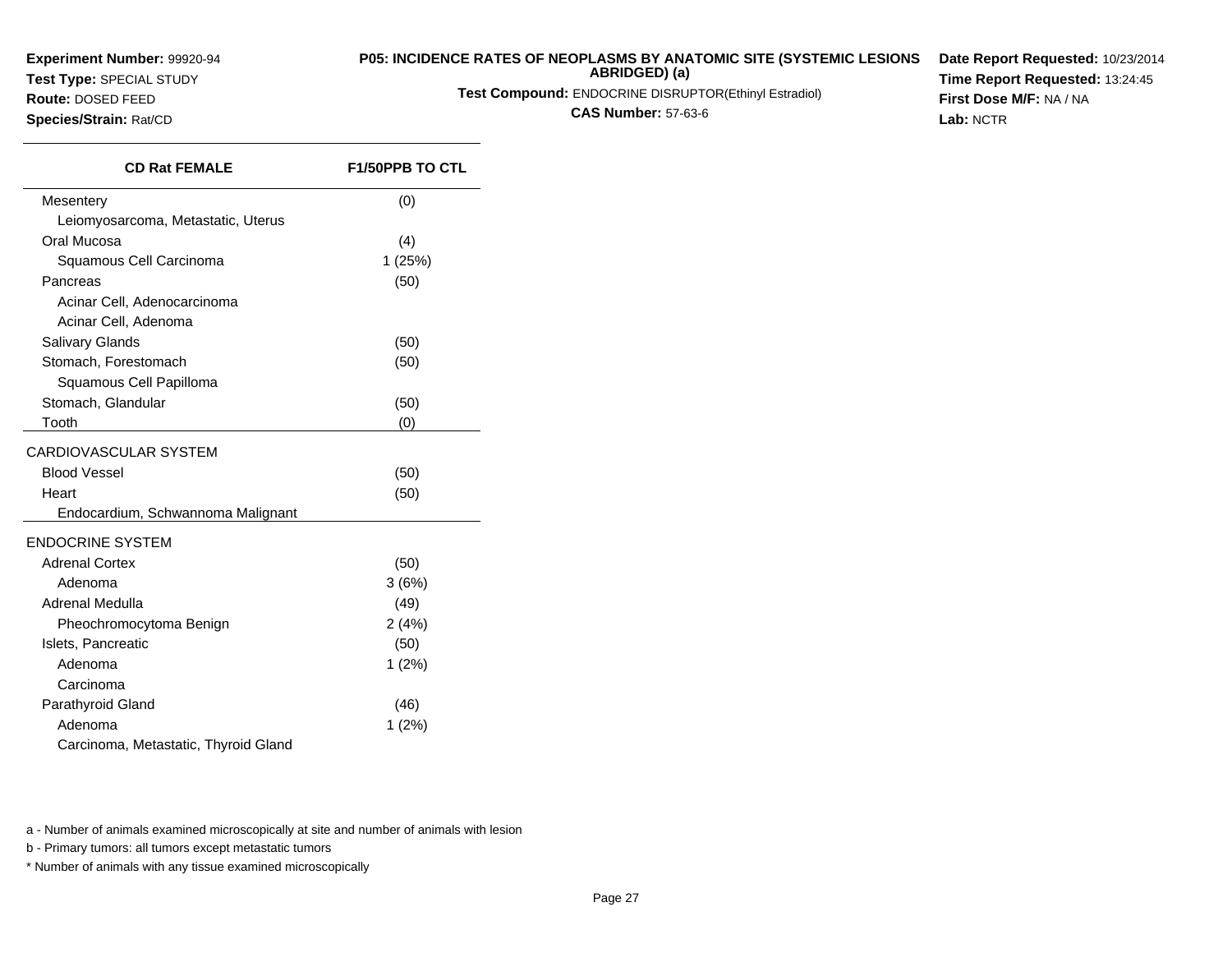**Test Type:** SPECIAL STUDY

**Route:** DOSED FEED**Species/Strain:** Rat/CD

## **P05: INCIDENCE RATES OF NEOPLASMS BY ANATOMIC SITE (SYSTEMIC LESIONS**

**ABRIDGED) (a)**

**Test Compound:** ENDOCRINE DISRUPTOR(Ethinyl Estradiol)

**CAS Number:** 57-63-6

**Date Report Requested:** 10/23/2014**Time Report Requested:** 13:24:45**First Dose M/F:** NA / NA**Lab:** NCTR

**CD Rat FEMALE F1/50PPB TO CTL** Pituitary Gland (49) Pars Distalis, Adenoma 34 (69%) Pars Distalis, Carcinoma 1 (2%) Pars Nervosa, Schwannoma Malignant,Metastatic, NoseThyroid Gland $d \tag{50}$ Bilateral, C Cell, CarcinomaC Cell, Adenoma C Cell, Carcinoma 1 (2%) Follicular Cel, Adenoma Follicular Cel, CarcinomaGENERAL BODY SYSTEMTissue NOS $S \tag{0}$ SarcomaGENITAL SYSTEMClitoral Gland (49) Adenoma CarcinomaSarcoma Squamous Cell Carcinoma Squamous Cell PapillomaOvary $y \tag{50}$ Carcinoma, Metastatic, Kidney Granulosa Cell Tumor Benign 2 (4%) Sertoli Cell Tumor Benign**Oviduct** t  $(50)$ Uterus $\mathbf{s}$  (50) Cervix, Squamous Cell Carcinoma

a - Number of animals examined microscopically at site and number of animals with lesion

b - Primary tumors: all tumors except metastatic tumors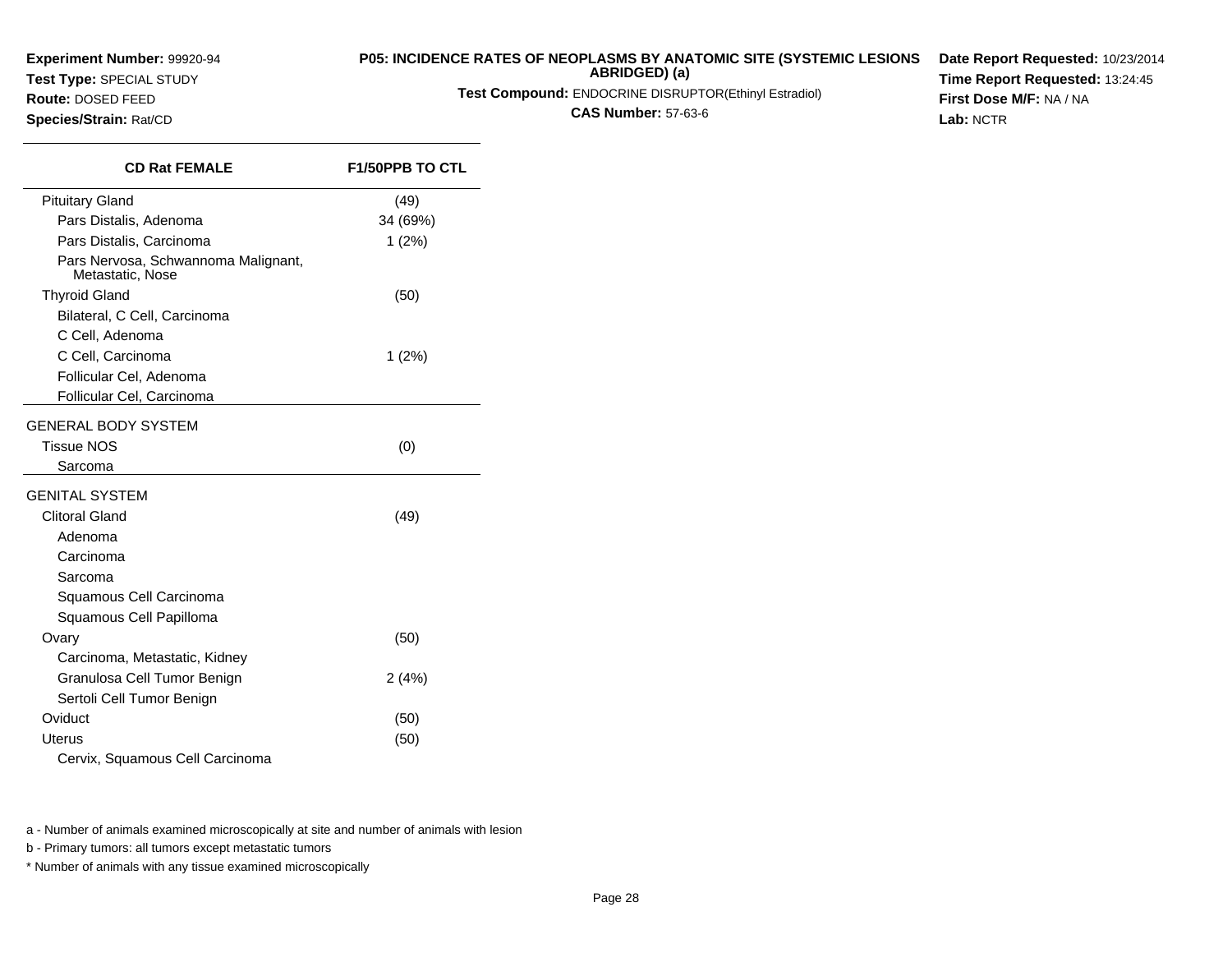**Experiment Number:** 99920-94**Test Type:** SPECIAL STUDY**Route:** DOSED FEED

**Species/Strain:** Rat/CD

### **P05: INCIDENCE RATES OF NEOPLASMS BY ANATOMIC SITE (SYSTEMIC LESIONSABRIDGED) (a)**

**Test Compound:** ENDOCRINE DISRUPTOR(Ethinyl Estradiol)

**CAS Number:** 57-63-6

**Date Report Requested:** 10/23/2014**Time Report Requested:** 13:24:45**First Dose M/F:** NA / NA**Lab:** NCTR

| <b>CD Rat FEMALE</b>                                          | <b>F1/50PPB TO CTL</b> |
|---------------------------------------------------------------|------------------------|
| Endometrium, Adenocarcinoma                                   |                        |
| Endometrium, Adenoma                                          | 1(2%)                  |
| Fibrous Histiocytoma                                          |                        |
| Leiomyoma                                                     |                        |
| Leiomyosarcoma                                                |                        |
| Polyp Stromal                                                 | 7 (14%)                |
| Sarcoma Stromal                                               |                        |
| Vagina                                                        | (50)                   |
| Granular Cell Tumor Benign                                    |                        |
| Granular Cell Tumor Malignant                                 |                        |
| Polyp                                                         |                        |
| HEMATOPOIETIC SYSTEM                                          |                        |
| <b>Bone Marrow</b>                                            | (50)                   |
| Lymph Node                                                    | (13)                   |
| Carcinoma, Metastatic, Thyroid Gland                          |                        |
| Deep Cervical, Carcinoma, Metastatic,<br><b>Thyroid Gland</b> |                        |
| Lymph Node, Mandibular                                        | (50)                   |
| Lymph Node, Mesenteric                                        | (50)                   |
| Spleen                                                        | (50)                   |
| Sarcoma                                                       |                        |
| Thymus                                                        | (48)                   |
| Thymoma Benign                                                | $1(2\%)$               |
| INTEGUMENTARY SYSTEM                                          |                        |
| <b>Mammary Gland</b>                                          | (50)                   |
| Adenocarcinoma                                                | 11 (22%)               |
| Adenocarcinoma, Multiple                                      |                        |
| Fibroadenoma                                                  | 21 (42%)               |
|                                                               |                        |

a - Number of animals examined microscopically at site and number of animals with lesion

b - Primary tumors: all tumors except metastatic tumors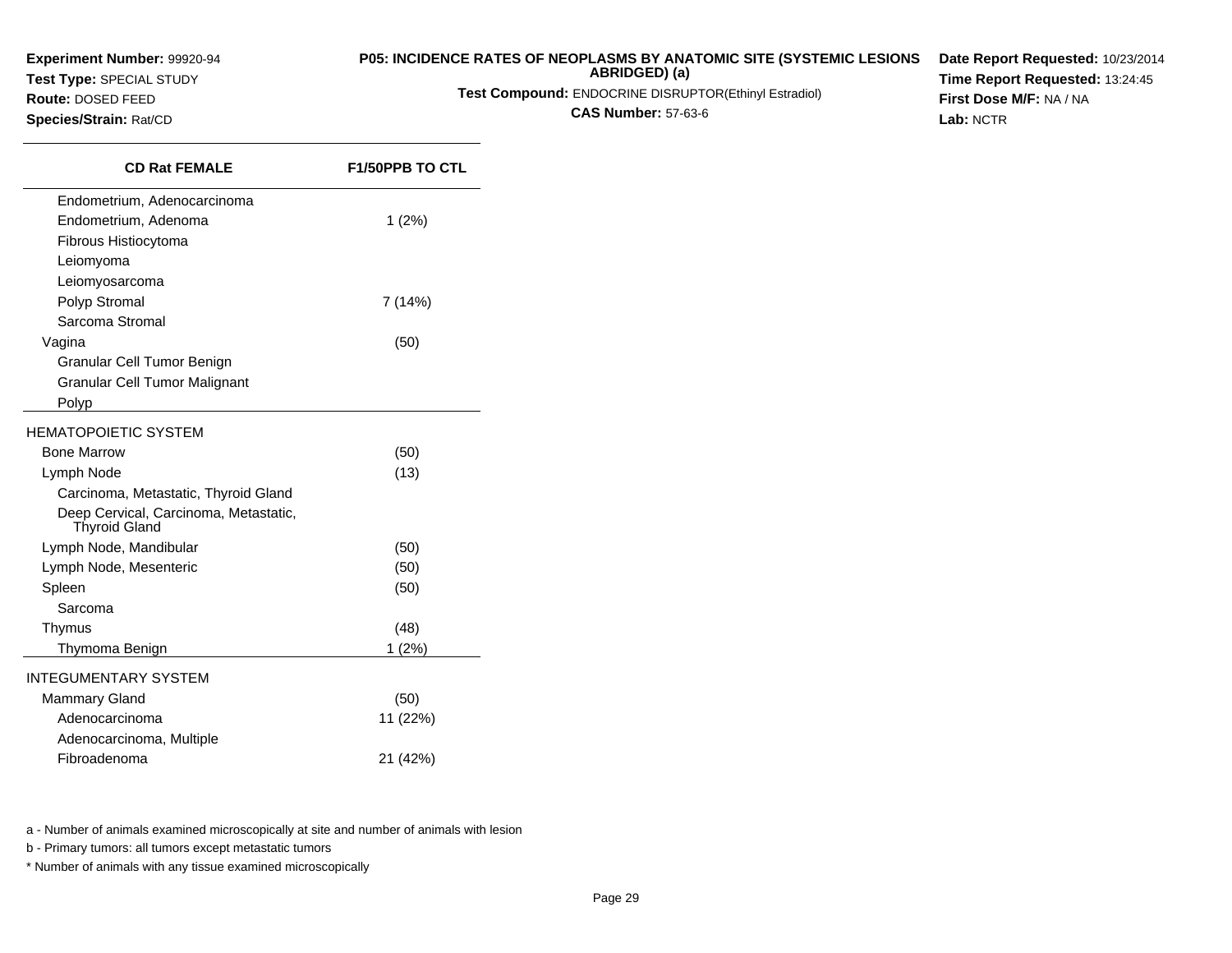## **Test Type:** SPECIAL STUDY

### **Route:** DOSED FEED

**Species/Strain:** Rat/CD

### **P05: INCIDENCE RATES OF NEOPLASMS BY ANATOMIC SITE (SYSTEMIC LESIONS**

**ABRIDGED) (a)Test Compound:** ENDOCRINE DISRUPTOR(Ethinyl Estradiol)

**CAS Number:** 57-63-6

**Date Report Requested:** 10/23/2014**Time Report Requested:** 13:24:45**First Dose M/F:** NA / NA**Lab:** NCTR

| <b>CD Rat FEMALE</b>                               | <b>F1/50PPB TO CTL</b> |  |  |
|----------------------------------------------------|------------------------|--|--|
| Fibroadenoma, Multiple                             | 13 (26%)               |  |  |
| Skin                                               | (50)                   |  |  |
| Basal Cell Carcinoma                               |                        |  |  |
| Fibrous Histiocytoma                               | $1(2\%)$               |  |  |
| Keratoacanthoma                                    |                        |  |  |
| Sarcoma                                            | $1(2\%)$               |  |  |
| Sebaceous GI, Carcinoma                            |                        |  |  |
| Squamous Cell Papilloma                            |                        |  |  |
| Subcut Tiss, Granular Cell Tumor Benign            | $1(2\%)$               |  |  |
| Subcut Tiss, Leiomyosarcoma, Metastatic,<br>Uterus |                        |  |  |
| Subcut Tiss, Lipoma                                | 1(2%)                  |  |  |
| MUSCULOSKELETAL SYSTEM                             |                        |  |  |
| Bone, Femur                                        | (50)                   |  |  |
| <b>Skeletal Muscle</b>                             | (1)                    |  |  |
| NERVOUS SYSTEM                                     |                        |  |  |
| Brain, Brain Stem                                  | (50)                   |  |  |
| Carcinoma, Metastatic, Pituitary Gland             | $1(2\%)$               |  |  |
| Brain, Cerebellum                                  | (50)                   |  |  |
| Brain, Cerebrum                                    | (50)                   |  |  |
| Astrocytoma Nos                                    |                        |  |  |
| Granular Cell Tumor Benign                         |                        |  |  |
| Oligodendroglioma Nos                              |                        |  |  |
| Peripheral Nerve                                   | (0)                    |  |  |
| RESPIRATORY SYSTEM                                 |                        |  |  |
| Lung                                               | (50)                   |  |  |
| Alveolar/Bronchiolar Adenoma                       |                        |  |  |

a - Number of animals examined microscopically at site and number of animals with lesion

b - Primary tumors: all tumors except metastatic tumors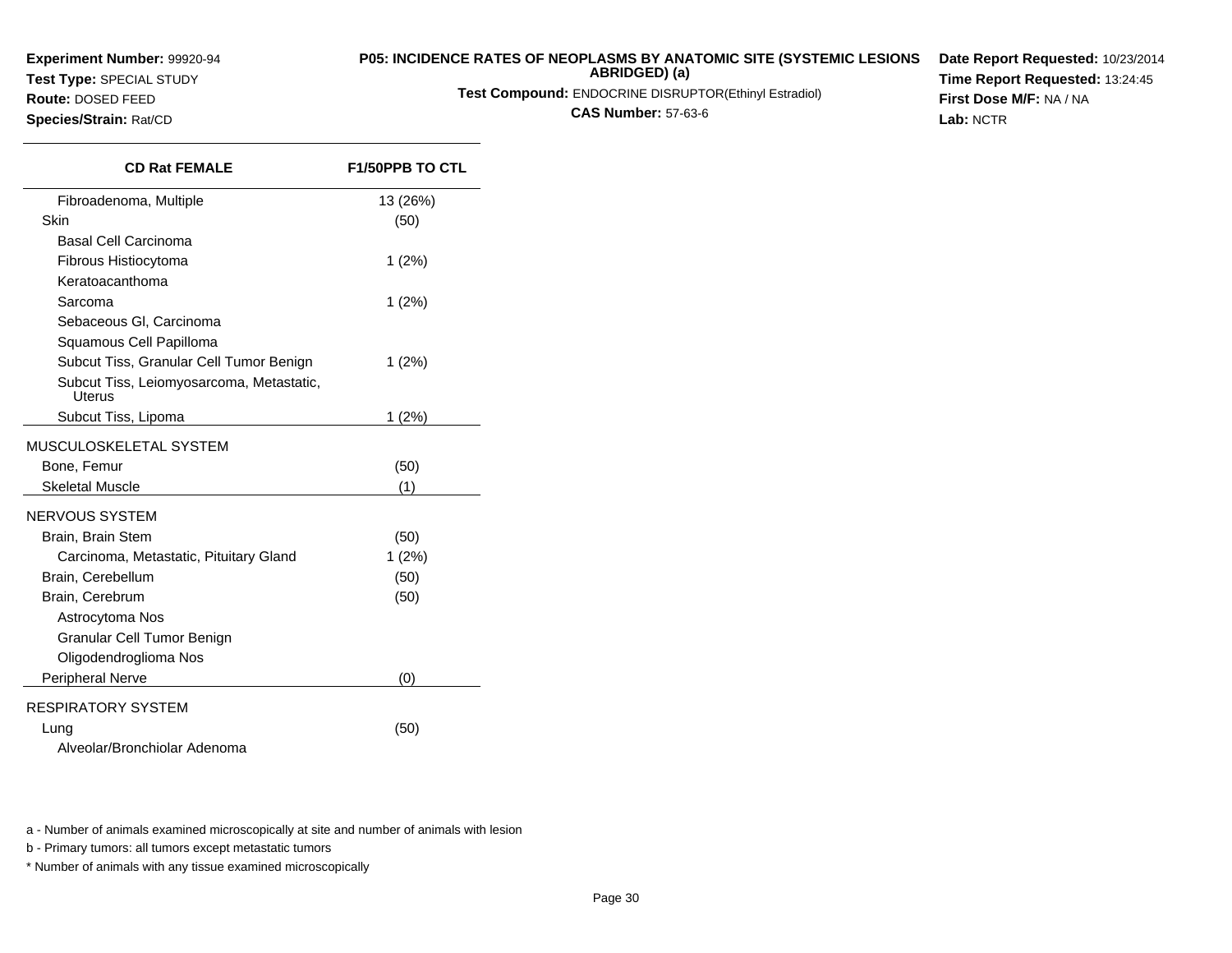**Test Type:** SPECIAL STUDY**Route:** DOSED FEED

**Species/Strain:** Rat/CD

### **P05: INCIDENCE RATES OF NEOPLASMS BY ANATOMIC SITE (SYSTEMIC LESIONSABRIDGED) (a)**

**Test Compound:** ENDOCRINE DISRUPTOR(Ethinyl Estradiol)

**CAS Number:** 57-63-6

**Date Report Requested:** 10/23/2014**Time Report Requested:** 13:24:45**First Dose M/F:** NA / NA**Lab:** NCTR

| <b>CD Rat FEMALE</b>                   | <b>F1/50PPB TO CTL</b> |
|----------------------------------------|------------------------|
| Nephroblastoma, Metastatic, Kidney     |                        |
| Nose                                   | (50)                   |
| Schwannoma Malignant                   |                        |
| Trachea                                | (50)                   |
| SPECIAL SENSES SYSTEM                  |                        |
| Ear                                    | (0)                    |
| <b>Neural Crest Tumor</b>              |                        |
| Eye                                    | (47)                   |
| Squamous Cell Carcinoma, Deep Invasion |                        |
| Harderian Gland                        | (50)                   |
| Zymbal's Gland                         | (1)                    |
| Carcinoma                              | 1 (100%)               |
| URINARY SYSTEM                         |                        |
| Kidney                                 | (50)                   |
| Bilateral, Renal Tubule, Carcinoma     |                        |
| Nephroblastoma                         |                        |
| Renal Tubule, Adenoma                  |                        |
| Urinary Bladder                        | (49)                   |
| <b>SYSTEMIC LESIONS</b>                |                        |
| Multiple Organ                         | $*(50)$                |
| Leukemia Mononuclear                   |                        |
| Lymphoma Malignant                     |                        |
| Mesothelioma Malignant                 |                        |
|                                        |                        |

a - Number of animals examined microscopically at site and number of animals with lesion

b - Primary tumors: all tumors except metastatic tumors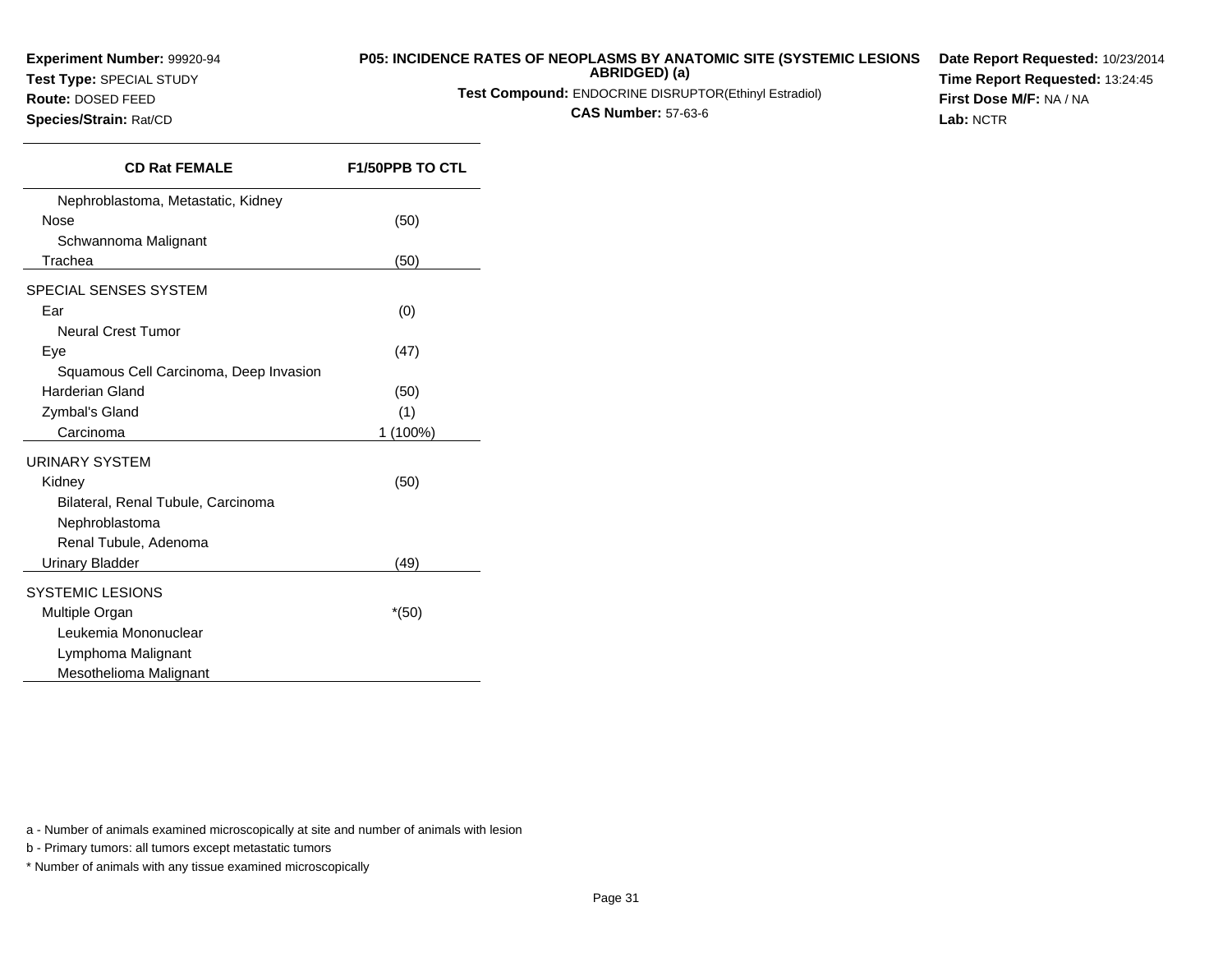| Experiment Number: 99920-94<br>Test Type: SPECIAL STUDY<br>Route: DOSED FEED<br>Species/Strain: Rat/CD | P05: INCIDENCE RATES OF NEOPLASMS BY ANATOMIC SITE (SYSTEMIC LESIONS<br>ABRIDGED) (a)<br>Test Compound: ENDOCRINE DISRUPTOR(Ethinyl Estradiol)<br><b>CAS Number: 57-63-6</b> |                        |                                 |                                 | Date Report Requested: 10/23/2014<br>Time Report Requested: 13:24:45<br>First Dose M/F: NA / NA<br>Lab: NCTR |                        |
|--------------------------------------------------------------------------------------------------------|------------------------------------------------------------------------------------------------------------------------------------------------------------------------------|------------------------|---------------------------------|---------------------------------|--------------------------------------------------------------------------------------------------------------|------------------------|
| <b>CD Rat FEMALE</b>                                                                                   | <b>OPPB</b><br>F1                                                                                                                                                            | F <sub>1</sub><br>2PPB | <b>10 PPB</b><br>F <sub>1</sub> | <b>50 PPB</b><br>F <sub>1</sub> | <b>F1/2PPB TO CTL</b>                                                                                        | <b>F1/10PPB TO CTL</b> |
| <b>Tumor Summary for FEMALE</b>                                                                        |                                                                                                                                                                              |                        |                                 |                                 |                                                                                                              |                        |
| Total Animals with Primary Neoplasms (b)                                                               | 48                                                                                                                                                                           | 47                     | 48                              | 50                              | 46                                                                                                           | 49                     |
| <b>Total Primary Neoplasms</b>                                                                         | 99                                                                                                                                                                           | 102                    | 100                             | 103                             | 94                                                                                                           | 100                    |
| <b>Total Animals with Benign Neoplasms</b>                                                             | 48                                                                                                                                                                           | 44                     | 48                              | 47                              | 45                                                                                                           | 45                     |
| <b>Total Benign Neoplasms</b>                                                                          | 86                                                                                                                                                                           | 80                     | 87                              | 80                              | 76                                                                                                           | 82                     |
| <b>Total Animals with Malignant Neoplasms</b>                                                          | 11                                                                                                                                                                           | 18                     | 11                              | 16                              | 13                                                                                                           | 17                     |
| <b>Total Malignant Neoplasms</b>                                                                       | 13                                                                                                                                                                           | 21                     | 12                              | 23                              | 17                                                                                                           | 18                     |
| <b>Total Animals with Metastatic Neoplasms</b>                                                         |                                                                                                                                                                              | 3                      |                                 | $\mathbf{2}$                    |                                                                                                              | 2                      |
| Total Metastatic Neoplasms                                                                             |                                                                                                                                                                              | 5                      |                                 | 3                               | 4                                                                                                            | $\mathbf{2}$           |
| <b>Total Animals with Malignant Neoplasms</b><br><b>Uncertain Primary Site</b>                         |                                                                                                                                                                              |                        |                                 |                                 |                                                                                                              |                        |
| Total Animals with Neoplasms Uncertain -<br><b>Benign or Malignant</b>                                 |                                                                                                                                                                              | 1                      | 1                               |                                 |                                                                                                              |                        |
| <b>Total Uncertain Neoplasms</b>                                                                       |                                                                                                                                                                              |                        |                                 |                                 |                                                                                                              |                        |

a - Number of animals examined microscopically at site and number of animals with lesion

b - Primary tumors: all tumors except metastatic tumors